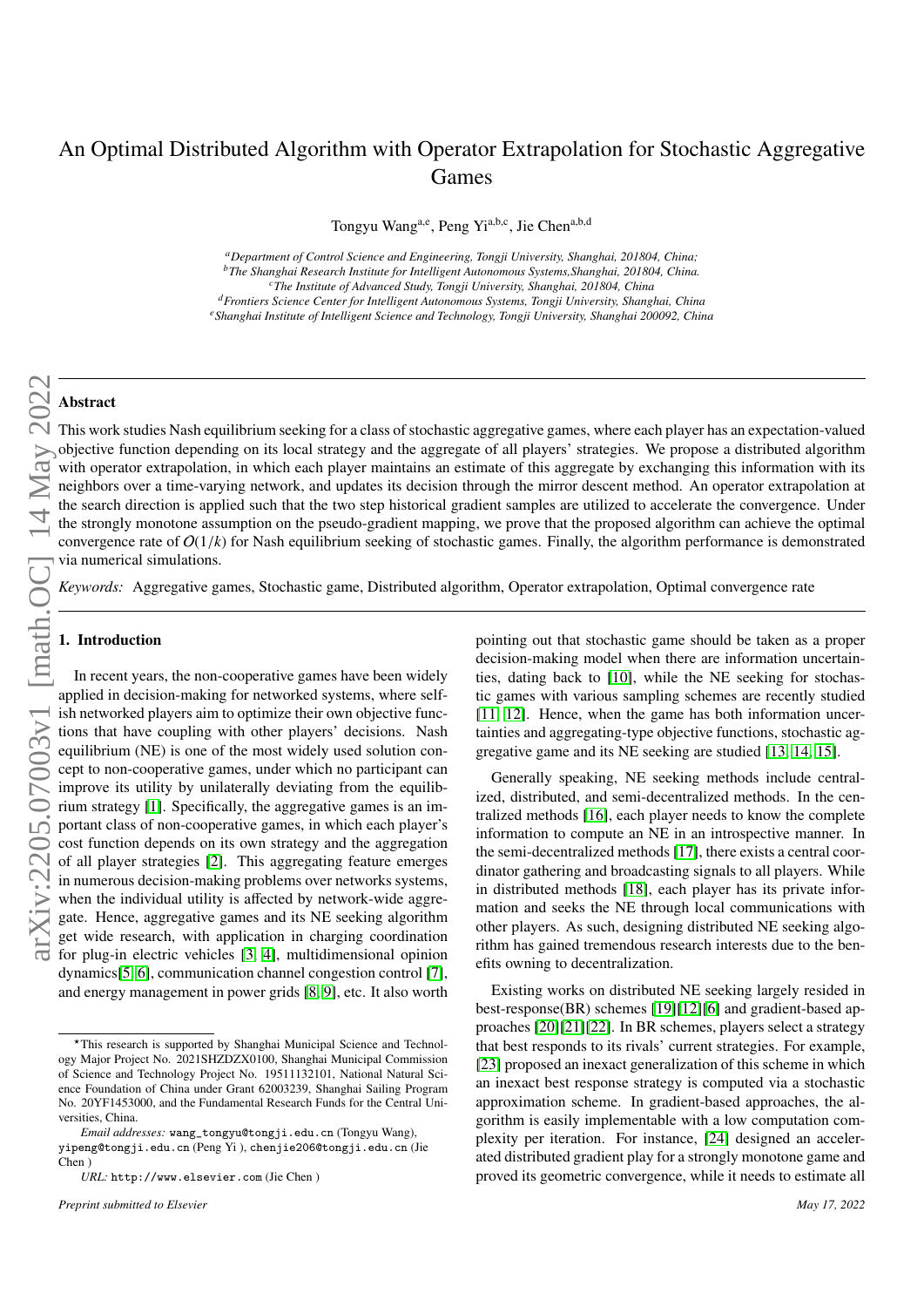players' strategies. To reduce the communication costs, [\[25\]](#page-10-7) proposed a consensus-based distributed gradient algorithm for aggregative games, in which players only need to estimate the aggregate in each iteration. Furthermore, [\[26\]](#page-10-8) proposed a distributed gradient algorithm based on iterative Tikhonov regularization method to resolve the class of monotone aggregative games. [\[27\]](#page-10-9) proposed a fully asynchronous distributed algorithm and rigorously show the convergence to a Nash equilibrium. Besides, [\[28,](#page-10-10) [9\]](#page-9-8) proposed a continuous-time distributed algorithm for aggregative games.

Moreover, fast convergence rate is indispensable bonus for distributed Nash equilibrium seeking algorithm, since it implies less communication rounds. Particulary, for stochastic games, distributed NE seeking with a fast convergence rate is highly desirable since its also implies low sampling cost of stochastic gradients. Motivated by this, [\[30\]](#page-10-11) designed an extra-gradient method to improve the speed of NE seeking, while it needs two steps of operator evaluations and two step of projections at each iteration. To further reduce the computation burden, [\[31\]](#page-10-12) proposed a simpler recursion with one step of operator evaluation and projection at each iteration, given by  $x_{t+1} = \operatorname{argmin}_{x \in X} \gamma_t \langle F(x_t + \beta_t (x_t - x_{t-1})), x \rangle + V(x_t, x)$ , called projected reflected gradient method. But the iterate called projected reflected gradient method. But the iterate  $x_t + \beta_t (x_t - x_{t-1})$  may sit outside the feasible set *X*, so it needs to impose the strong monotone assumption on the pseudo-gradient over  $\mathbb{R}^n$ . Recently, [\[32\]](#page-10-13) proposed an operator extrapolation (OE) method to solve the stochastic variational inequality problem, for which the optimal convergence rate can be achieved through one operator evaluation and a single projection per iteration.

Motivated by the demands for fast NE seeking algorithm of stochastic aggregative games and inspired by [\[32\]](#page-10-13), we propose a distributed operator extrapolation (OE) algorithm via mirror descent and dynamical averaging tracking. At each stage, each player aligns its intermediate estimate by a consensus step with its neighbors' estimates of the aggregate, samples an unbiased estimate of its payoff gradients, takes a small step via the OE method, and then mirrors it back to the strategy set. The algorithm achieves the optimal convergence rate  $O(1/k)$  for the class of stochastic strongly monotone aggregative games. The numerical experiments on a Nash-cournot competition problem demonstrate it advantages over some existing NE seeking methods. In addition, we compare our algorithm with some other distributed algorithms for aggregative games and summarize those works in Table [1.](#page-2-0) Specially, we compare the iteration complexity and communication rounds to achieve an  $\epsilon$  – NE when the iterate *x* satisfies  $\mathbb{E}[\Vert x - x^* \Vert^2] \le \epsilon$ . The proposed algorithm can achieve the ontimal convergence rate with only one gorithm can achieve the optimal convergence rate with only one communication round per iteration in comparison with multiple communication rounds required by [\[6\]](#page-9-5) and [\[29\]](#page-10-14). Though [\[27\]](#page-10-9) can achieve convergence rate 1/*<sup>k</sup>* with fixed step-sizes for a deterministic game, our work can achieve the optimal convergence result with diminishing step for a stochastic game, which can model various information uncertainties.

The rest of paper is organized as follows. In section [2,](#page-1-0) we give the formulation of the stochastic aggregate games, and

state the assumptions. In section [3,](#page-2-1) we propose a distributed operator extrapolation algorithm and provide convergence results for the class of strongly monotone games. The proof of main results are given in Section [4.](#page-4-0) We show the empirical performance of our algorithm through the Nash-cournot model in section [5,](#page-8-0) and give concluding remarks in Section [6.](#page-9-17)

**Notations:** A vector *x* is a column vector while  $x^T$  denotes its transpose.  $\langle x, y \rangle = x^T y$  denotes the inner product of vectors  $x, y$ ,  $||x||$  denotes the Euclidean vector norm i.e.  $||x|| = \sqrt{x^T x}$ *x*, *y*. ||*x*|| denotes the Euclidean vector norm, i.e.,  $||x|| = \sqrt{x^T x}$ . A nonnegative square matrix *A* is called doubly stochastic if  $A1 = 1$  and  $1^T A = 1^T$ , where 1 denotes the vector with each entry equal 1.  $I_N \in \mathbb{R}^{N \times N}$  denotes the identity matrix. Let  $\mathcal{G} =$  $\{N, \mathcal{E}\}\$ be a directed graph with  $N = \{1, \dots, N\}\$  denoting the set of players and  $\mathcal E$  denoting the set of directed edges between players, where  $(j, i) \in \mathcal{E}$  if player *i* can obtain information from player *j*. The graph  $G$  is called strongly connected if for any *i*,  $j$  ∈  $N$  there exists a directed path from *i* to *j*, i.e., there exists a sequence of edges  $(i, i_1), (i_1, i_2), \cdots, (i_{p-1}, j)$  in the digraph with distinct nodes  $i_m \in \mathcal{N}$ ,  $\forall m : 1 \le m \le p - 1$ .

## <span id="page-1-0"></span>2. Problem Formulation

In this section, we formulate the stochastic aggregative games over networks and introduce basic assumptions.

### *2.1. Problem Statement*

We consider a set of *N* non-cooperative players indexed by  $\mathcal{N} \triangleq \{1, \cdots, N\}$ . Each player  $i \in \mathcal{N}$  choose its strategy  $x_i$  from a strategy set  $X_i \in \mathbb{R}^m$ . Denote by  $\mathbf{x} \triangleq (x_1^T, \dots, x_N^T)^T \in \mathbb{R}^{mN}$ and  $\mathbf{x}_{-i} \triangleq \{x_j\}_{j \neq i}$  the strategy profile and the rival strategies, respectively. In an aggregative game, each player *i* aim to minimize its cost function  $f_i(x_i, \sigma(x))$ , where  $\sigma(\mathbf{x}) \triangleq \sum_{j=1}^{N} x_j$ <br>is an aggregate of all players' strategies. Furthermore, given is an aggregate of all players' strategies. Furthermore, given  $\sigma(\mathbf{x}_{-i}) \stackrel{\triangle}{=} \sum_{j=1, j\neq i}^{N} x_j$ , the objective of player *i* is to minimize its parameterized stochastic local cost: parameterized stochastic local cost:

<span id="page-1-1"></span>
$$
\min_{x_i \in X_i} f_i(x_i, x_i + \sigma(\mathbf{x}_{-i})) \triangleq \mathbb{E}\left[\psi_i(x_i, x_i + \sigma(\mathbf{x}_{-i}); \xi_i(\omega))\right], \quad (1)
$$

where  $\xi_i : \Omega \to \mathbb{R}^{d_i}$  is a random variable defined on the prob-<br>ability space  $(O \nsubseteq \mathbb{R}^n)$ ,  $u_i : \mathbb{R}^m \times \mathbb{R}^m \times \mathbb{R}^d$   $\to \mathbb{R}$  is a scalarability space  $(\Omega, \mathcal{F}, \mathbb{P}_i)$ ,  $\psi_i : \mathbb{R}^m \times \mathbb{R}^m \times \mathbb{R}^{d_i} \to \mathbb{R}$  is a scalar-<br>valued function, and  $\mathbb{F}[\cdot]$  denotes the expectation with respect valued function, and E[·] denotes the expectation with respect to the probability measure  $\mathbb{P}_i$ .

A Nash equilibrium (NE) of the aggregative game [\(1\)](#page-1-1) is a tuple  $\mathbf{x}^* = \{x_i^*\}_{i=1}^N$  such that for each  $i \in \mathcal{N}$ ,

$$
f_i(x_i^*, \sigma(\mathbf{x}^*)) \le f_i(x_i, x_i + \sigma(\mathbf{x}_{-i}^*)), \quad \forall x_i \in X_i.
$$

We consider the scenario that each player  $i \in \mathcal{N}$  knows the structure of its private function  $f_i$ , but have no access to the aggregate  $\sigma(\mathbf{x})$ . Instead, each player may communicate with its neighbors over a time varying graph  $G_k = \{N, \mathcal{E}_k\}$ . Define  $W_k =$  $[\omega_{ijk}]_{i,j=1}^N$  as the adjacency matrix, where  $\omega_{ijk} > 0$  if and only if (*j*, *i*) ∈  $\mathcal{E}_k$ , and  $\omega_{ijk} = 0$ , otherwise. Denote by  $N_{i,k} \triangleq \{j \in$  $N$  : (*j*, *i*) ∈  $\mathcal{E}_k$ } the neighboring set of player *i* at time *k*.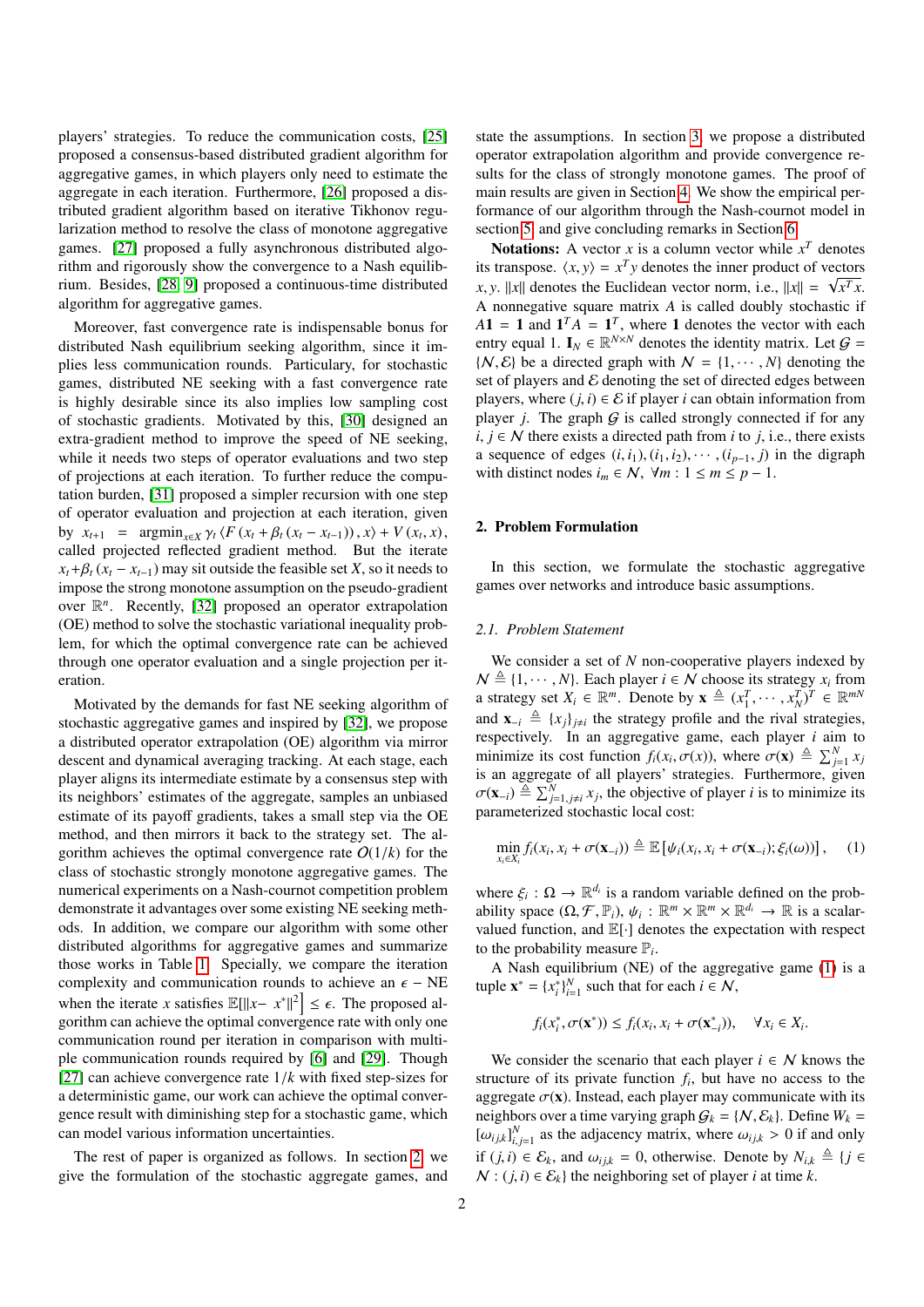| Literature | stochastic | Method          | rate | <i><u><b>Iteration</b></u></i> | communication  | sample |
|------------|------------|-----------------|------|--------------------------------|----------------|--------|
| [6]        |            | <b>BR-based</b> |      |                                | $\nu$ rounds   |        |
| [27]       |            | gradient-based  | 1/k  |                                | 1 round        |        |
| $[29]$     |            | gradient-based  | 1/k  | $O(\ln(1/\epsilon))$           | $k + 1$ rounds | $N_k$  |
| This work  |            | gradient-based  | 1/k  | Corollarv 1                    | l round        |        |
|            |            |                 |      |                                |                |        |

<span id="page-2-2"></span>Table 1: A list of some recent research papers on distributed methods for resolving aggregative games.

In column 2 "stochastic",  $\checkmark$  means that the studied problem is stochastic, while  $\times$  implies that the studied problem is deterministic; In columns 4 and 5, dash - implies that the literature has not studied this property; In column 6 "communication" stands for that the communication round required at each iteration; In column 7 "sample" stands for the number of sampled gradients per iteration.

# *2.2. Assumptions*

We impose the following conditions on the time-varying communication graphs  $G_k = \{N, \mathcal{E}_k\}.$ 

**Assumption 1.** *(a)*  $W_k$  *is doubly stochastic for any*  $k \geq 0$ *; (b)* There exists a constant  $0 < \eta < 1$  such that

$$
\omega_{ijk} \ge \eta, \quad \forall j \in \mathcal{N}_{i,k}, \ \forall i \in \mathcal{N}, \ \forall k \ge 0;
$$

*(c) There exists a positive integer B such that the union graph*  $\{N, \bigcup_{l=1}^{B} \mathcal{E}_{k+l}\}\$ is strongly connected for all  $k \geq 0$ .

We define a transition matrix  $\Phi(k, s) = W_k W_{k-1} \cdots W_s$  for any  $k \ge s \ge 0$  with  $\Phi(k, k + 1) = I_N$ , and state a result that will be used in the sequel.

Lemma 1. *[\[33,](#page-10-15) Proposition 1] Let Assumption [1](#page-2-2) hold. Then there exist*  $\theta = (1 - \eta/(4N^2))^{-2} > 0$  *and*  $\beta = (1 - \eta/(4N^2))^{1/B}$ <br>such that for any  $k > s > 0$ *such that for any*  $k \geq s \geq 0$ ,

$$
\left| \left[ \Phi(k, s) \right]_{ij} - 1/N \right| \le \theta \beta^{k - s}, \quad \forall i, j \in \mathcal{N}.
$$
 (2)

We require the player-specific problem to be convex and continuously differentiable.

<span id="page-2-4"></span>**Assumption 2.** *For each player*  $i \in \mathcal{N}$ , *(a) the strategy set*  $X_i$ *is closed, convex and compact; (b) the cost function*  $f_i(x_i, \sigma(x))$ *<br><i>is convex in*  $x_i \in X$ *, for every fixed*  $x_i \in X \oplus \Pi$ ,  $X \oplus (c)$ *is convex in*  $x_i \in X_i$  *for every fixed*  $x_{-i} \in X_{-i} \triangleq \prod_{j \neq i} X_j$ *; (c)*  $f_i(x_i, \sigma)$  *is continuously differentiable in*  $(x_i, \sigma) \in X_i \times \mathbb{R}^m$ .

For any 
$$
x \in X \triangleq \prod_{i=1}^{N} X_i
$$
 and  $z \in \mathbb{R}^m$ , define

$$
F_i(x_i, z) \triangleq (\nabla_{x_i} f_i(\cdot, \sigma) + \nabla_{\sigma} f_i(x_i, \cdot)) |_{\sigma = z},
$$
  
\n
$$
\phi_i(\mathbf{x}) \triangleq \nabla_{x_i} f_i(x_i, \sigma(\mathbf{x})) = F_i(x_i, \sigma(\mathbf{x})), \text{ and } \phi(\mathbf{x}) \triangleq (\phi_i(\mathbf{x}))_{i=1}^N.
$$
\n(3)

From  $(3)$  and Assumption  $2(c)$ , it follows that the pseudogradient  $\phi(x)$  is continuous. Since each player-specific problem is convex, by [\[34,](#page-10-16) Proposition 1.4.2],  $\mathbf{x}^*$  is a NE of [\(1\)](#page-1-1) if and only if  $\mathbf{x}^*$  is a solution to a variational inequality problem  $\mathbf{VI}(X, \phi)$ ,<br>i.e. finding  $\mathbf{x}^* \in X$  such that i.e., finding  $\mathbf{x}^* \in X$  such that

$$
(\tilde{\mathbf{x}} - \mathbf{x}^*)^\top \phi(\mathbf{x}^*) \ge 0, \quad \forall \tilde{\mathbf{x}} \in X \triangleq \prod_{j=1}^N X_j.
$$
 (4)

Since  $\phi$  is continuous, *X* is convex and compact, the existence of NE follows immediately by [\[34,](#page-10-16) Corollary 2.2.5].

For each  $i \in \mathcal{N}$ , define

<span id="page-2-8"></span><span id="page-2-0"></span>
$$
M_i \triangleq \max_{x_i \in X_i} ||x_i||, \ M_H \triangleq \sum_{j=1}^N M_i,
$$
 (5)

<span id="page-2-9"></span><span id="page-2-6"></span>
$$
\tilde{C} \triangleq \theta M_H + 2\theta \sum_{j=1}^{N} M_j / (1 - \beta). \tag{6}
$$

We impose the following Lipschitz continuous conditions.

Assumption 3. *(a)* φ(x) *is L-Lipschitz continuous in x, i.e.,*

 $\|\phi(\mathbf{x}) - \phi(\mathbf{y})\| \le L\|x - y\|, \quad \forall \mathbf{x}, \mathbf{y} \in X.$ 

*(b)* For each *i* ∈ *N* and any  $x_i$  ∈  $X_i$ ,  $F_i(x_i, z)$  *is L<sub>fi</sub>*-Lipschitz continuous in z over some compact set particularly for all *continuous in z over some compact set, particularly, for all*  $z_1, z_2 \in \mathbb{R}^d$  *with*  $||z_1|| \leq N\tilde{C} + M_H$  *and*  $||z_2|| \leq N\tilde{C} + M_H$ :

$$
||F_i(x_i, z_1) - F_i(x_i, z_2)|| \le L_{fil} ||z_1 - z_2||.
$$

<span id="page-2-7"></span>In addition, we require each  $\psi_i(x_i, \sigma; \xi_i)$  to be differentiable, d assume there exists a stochastic oracle that returns unbiased and assume there exists a stochastic oracle that returns unbiased gradient sample with bounded variance.

<span id="page-2-5"></span>**Assumption 4.** *For each player i*  $\in$  *N and any*  $\xi_i \in \mathbb{R}^{d_i}$ , *(a)*  $\mu(x, \sigma; \xi_i)$  *is differentiable in*  $x_i \in X$ , and  $\sigma \in \mathbb{R}^m$ . (a)  $\psi_i(x_i, \sigma; \xi_i)$  *is differentiable in*  $x_i \in X_i$  *and*  $\sigma \in \mathbb{R}^m$ ;<br>(b) for any  $x_i \in X$  and  $z \in \mathbb{R}^m$ ,  $a(x_i, z; \xi_i) = (\nabla_x) b(x_i, \tau_i)$ (b) for any  $x_i \in X_i$  and  $z \in \mathbb{R}^m$ ,  $q_i(x_i, z; \xi_i) = (\nabla_{x_i} \psi_i(x_i, \sigma; \xi_i) + \nabla_{x_i} \psi_i(x_i, \sigma; \xi_i)$  +  $\sigma_i(x_i, z_i)$  and  $\nabla_{\sigma}\psi_i(x_i, \sigma; \xi_i)$   $|_{\sigma=z}$  satisfies  $\mathbb{E}\left[q_i(x_i, z_i; \xi_i)|x_i\right] = F_i(x_i, z_i)$  and  $\mathbb{E}\left[||g_i(x_i, z_i; \xi_i) - F_i(x_i, z_i)||^2\right]$  to the same constant  $y_i > 0$  $\mathbb{E}[\|q_i(x_i, z_i; \xi_i) - F_i(x_i, z_i)\|^2 |x_i| \leq v_i^2$  for some constant  $v_i > 0$ .

### <span id="page-2-1"></span>3. Algorithm Design and Main Results

<span id="page-2-3"></span>In this section, we design a distributed NE seeking algorithm and prove its optimal convergence to the Nash equilibrium in the mean-squared sense.

# *3.1. Distributed Mirror Descent Algorithm with Operator Extrapolation*

We assume throughout that the paper that the regularization function *h* is 1-strongly convex, i.e.,

$$
h(y) \ge h(x) + \langle \nabla h(x), y - x \rangle + \frac{1}{2} ||x - y||^2, \quad \forall x, y \in \mathbb{R}^m.
$$

We define the Bregman divergence associated with *h* as follows.

<span id="page-2-10"></span>
$$
D(x, y) \triangleq h(y) - (h(x) + \langle \nabla h(x), y - x \rangle), \quad \forall x, y \in \mathbb{R}^m. \tag{7}
$$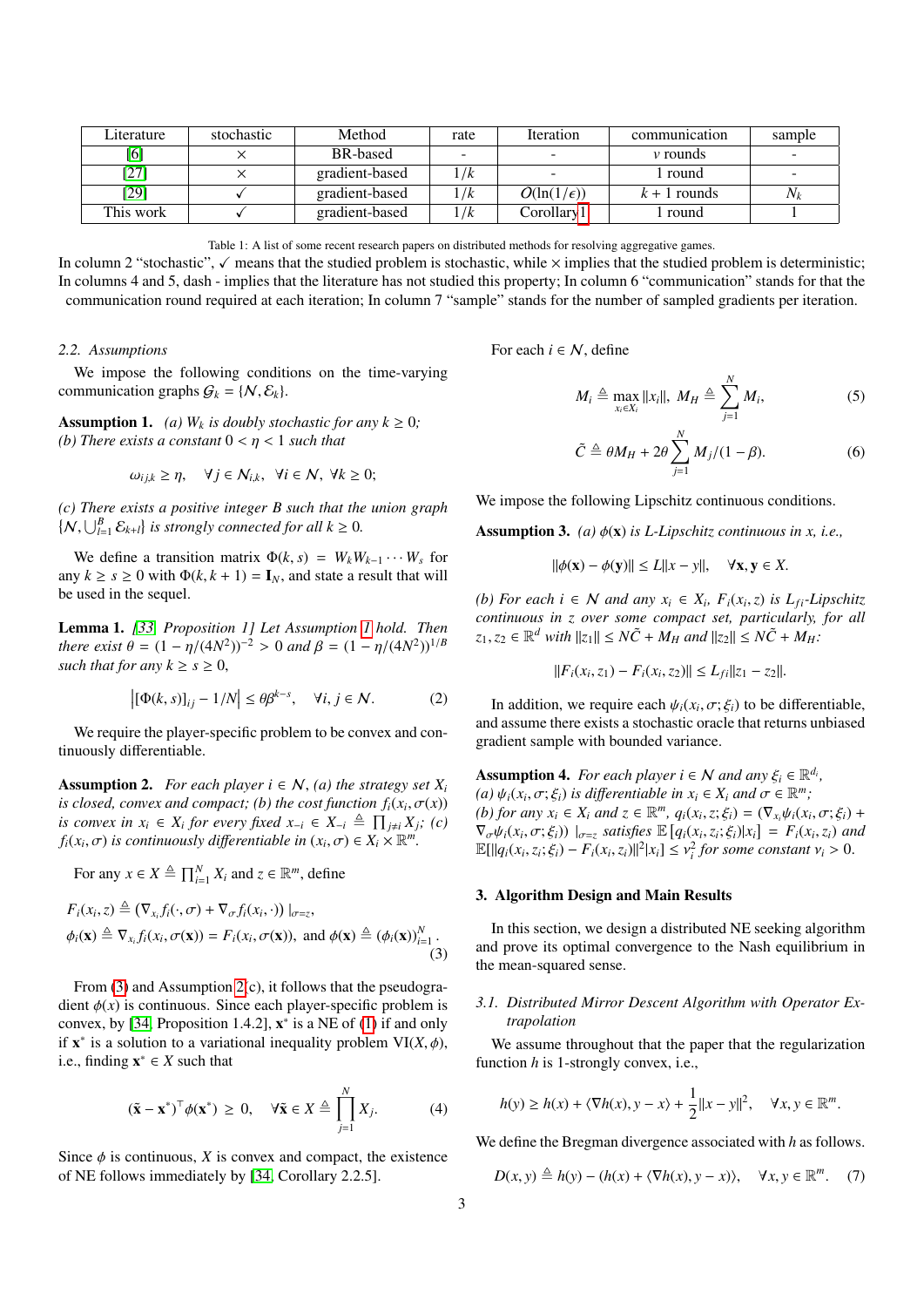Recall that the operator extrapolation method for VI in [\[32\]](#page-10-13) requires a simple recursion at each iteration given by

$$
x_{t+1} = \arg\min_{x \in X} \gamma_t \langle F(x_t) + \lambda_t (F(x_t) - F(x_{t-1})), x \rangle + D(x_t, x),
$$

which only involves one operator evaluation  $F(x_t)$  and one prox-mapping over the set *X*.

Suppose that each player *i* at stage  $k = 1, 2, \cdots$  selects a strategy  $x_{i,k} \in X_i$  as an estimate of its equilibrium strategy, and holds an estimate  $v_{i,k}$  for the average aggregate. At stage  $k + 1$ , player *i* observes its neighbors' past information  $v_{jk}$ ,  $j \in \mathcal{N}_{i,k}$ and updates an intermediate estimate by the consensus step [\(8\)](#page-3-0), then it computes its partial gradient based on the sample observation, and updates its strategy  $x_{i,k+1}$  by a mirror descent scheme [\(9\)](#page-3-1) with operator extrapolation [\[32\]](#page-10-13) by setting  $q_i(x_{i,0}, N\hat{v}_{i,1}; \xi_{i,0}) = q_i(x_{i,1}, N\hat{v}_{i,2}; \xi_{i,1})$  without loss of generality. Finally, player *i* updates the average aggregate with the renewed strategy  $x_{i,k+1}$  by the dynamic average tracking scheme [\(10\)](#page-3-2). The procedures are summarized in Algorithm [1.](#page-3-3)

Algorithm 1 Distributed Mirror Descent Method with Operator Extrapolation

<span id="page-3-3"></span>*Initialize:* Set  $k = 1$ ,  $x_{i,1} \in X_i$  and  $v_{i,1} = x_{i,1}$  for each  $i \in \mathcal{N}$ . *Iterate until convergence*

Consensus. Each player computes an intermediate estimate by

$$
\hat{\nu}_{i,k+1} = \sum_{j \in \mathcal{N}_{i,k}} w_{ij,k} \nu_{j,k}.
$$
 (8)

**Strategy Update.** Each player  $i \in \mathcal{N}$  updates its equilibrium strategy and its estimate of the average aggregate by

$$
x_{i,k+1} = \underset{x_i \in X_i}{\text{argmin}} \Big( \alpha_k \langle (1 + \lambda_k) q_i(x_{i,k}, N \hat{v}_{i,k+1}; \xi_{i,k}) - \lambda_k q_i(x_{i,k-1}, N \hat{v}_{i,k}; \xi_{i,k-1}), x_i \rangle + D(x_{i,k}, x_i) \Big), \qquad (9)
$$

$$
v_{i,k+1} = \hat{v}_{i,k+1} + x_{i,k+1} - x_{i,k}
$$
 (10)

where  $\alpha_k > 0$ ,  $\lambda_k > 0$ , and  $\xi_{ik}$  denotes a random realization of <sup>ξ</sup>*<sup>i</sup>* at time *<sup>k</sup>*.

Define the gradient noise

$$
\zeta_{i,k} \triangleq q_i(x_{i,k}, N\hat{v}_{i,k+1}; \xi_{i,k}) - F_i(x_{i,k}, N\hat{v}_{i,k+1}), \qquad (11)
$$

 $\mathbf{x}_k = (x_{1,k}^T, \dots, x_{N,k}^T)^T$ , and  $\mathcal{F}_k \triangleq {\mathbf{x}_1, \xi_{i,l}, i \in \mathcal{N}, l = 1, 2, \dots, k-1}$ <br>
1) Then with Algorithm 1,  $\mathbf{x}_i$  and  $\hat{\mathbf{x}}_{i,j}$  are adapted to  $\mathcal{F}_i$  $\mathbf{A}_k = (x_{1,k}, \dots, x_{N,k})$ , and  $\mathbf{A}_k = (\mathbf{A}_1, \mathbf{b}_1, \mathbf{b}_2, \dots, \mathbf{b}_n)$ <br>
1). Then with Algorithm [1,](#page-3-3)  $x_{i,k}$  and  $\hat{v}_{i,k+1}$  are adapted to  $\mathcal{F}_k$ .<br>
Define  $\mathcal{F}_k = (\mathcal{F}_k^T, \dots, \mathcal{F}_k^T)^T$ . From Assumption 4, it Define  $\zeta_k = (\zeta_{1,k}^T, \dots, \zeta_{N,k}^T)^T$ . From Assumption [4,](#page-2-5) it follows that for each  $i \in \mathcal{N}$ :

$$
\mathbb{E}[\zeta_k|\mathcal{F}_k] = 0, \ \mathbb{E}[\|\zeta_{i,k}\|^2|\mathcal{F}_k] \le \nu_i^2, \text{ and}
$$

$$
\mathbb{E}[\|\zeta_k\|^2|\mathcal{F}_k] \le \sum_{i=1}^N \nu_i^2 \triangleq \nu^2.
$$
 (12)

<span id="page-3-13"></span>*3.2. Main Results*

Define

$$
\widehat{D}(\mathbf{x}, \mathbf{y}) = \sum_{i=1}^{N} D(x_i, y_i) \text{ for any } \mathbf{x}, \mathbf{y} \in X,
$$
 (13)

With the definition of the Bregman's distance, we can replace the strong monotonicity assumption by the following assump-tion. This assumption taken from [\[32\]](#page-10-13) includes  $\langle \phi(\mathbf{x}), \mathbf{x} - \mathbf{x}^* \rangle \ge$ <br>  $\mathbf{u} \parallel \mathbf{x} - \mathbf{x}^* \parallel \forall \mathbf{x} \in \mathbf{X}$  as the special case when  $h(\mathbf{x}) = ||\mathbf{x}||^2/2$  $\mu \| \mathbf{x} - \mathbf{x}^* \|$ ,  $\forall \mathbf{x} \in X$  as the special case when  $h(x) = \|x\|^2/2$ .

**Assumption 5.** *There exists a constat*  $\mu > 0$  *such that* 

<span id="page-3-6"></span><span id="page-3-4"></span>
$$
\langle \phi(\mathbf{x}), \mathbf{x} - \mathbf{x}^* \rangle \ge 2\mu \widehat{D}(\mathbf{x}, \mathbf{x}^*), \quad \forall \mathbf{x} \in X.
$$

With this condition, we now state a convergence property of Algorithm [1,](#page-3-3) for which the proof can be found in Section [4.2.](#page-6-0)

Proposition 1. *Consider Algorithm [1.](#page-3-3) Let Assumptions [1](#page-2-2)[-5](#page-3-4) hold. Assume, in addition, that there exists a positive sequence* {θ*k*}*k*≥<sup>1</sup> *satisfying*

<span id="page-3-10"></span><span id="page-3-9"></span>
$$
\theta_{k+1}\alpha_{k+1}\lambda_{k+1} = \theta_k\alpha_k, \tag{14}
$$

$$
\theta_{k-1} \ge 16\alpha_k^2 \lambda_k^2 L^2 \theta_k,\tag{15}
$$

<span id="page-3-14"></span>
$$
\theta_k \le \theta_{k-1} (2\mu \alpha_{k-1} + 1)
$$
 and  $8L^2 \alpha_k^2 \le 1$ . (16)

*Then*

<span id="page-3-5"></span>
$$
\theta_t(2\mu\alpha_t + 1/2)\mathbb{E}[\widehat{D}(\mathbf{x}_{t+1}, \mathbf{x}^*)] + \sum_{k=1}^{t-1} \frac{\theta_k}{4} \mathbb{E}[\widehat{D}(\mathbf{x}_k, \mathbf{x}_{k+1})]
$$
\n
$$
\leq \theta_1 \mathbb{E}[\widehat{D}(\mathbf{x}_1, \mathbf{x}^*)] + 8\nu^2 \sum_{k=1}^t \theta_k \alpha_k^2 \lambda_k^2 + 2\theta_t \alpha_t^2 \nu^2
$$
\n
$$
+ \theta_1 \alpha_1 \lambda_1 \mathbb{E}[\varepsilon_1] + 2 \sum_{k=1}^t \theta_k \alpha_k \mathbb{E}[\varepsilon_{k+1}],
$$
\n(17)

<span id="page-3-0"></span>*where*

<span id="page-3-12"></span>
$$
\varepsilon_k \triangleq 2 \sum_{i=1}^N L_{f_i} M_i(||N \hat{v}_{i,k+1} - \sigma(\mathbf{x}_k)|| + ||N \hat{v}_{i,k} - \sigma(\mathbf{x}_{k-1})||). \tag{18}
$$

 $\sum_{k=1}$ 

<span id="page-3-2"></span><span id="page-3-1"></span>**Remark 1.** *Consider the special case where the digraph*  $G_k$  *is a* complete graph for each time k with  $W_k = \frac{1_N 1_N^T}{N}$ . Then [\(17\)](#page-3-5) *becomes*

$$
\theta_t(2\mu\alpha_t + 1/2)\mathbb{E}[\widehat{D}(\mathbf{x}_{t+1}, \mathbf{x}^*)] + \sum_{k=1}^{t-1} \frac{\theta_k}{4} \mathbb{E}[\widehat{D}(\mathbf{x}_k, \mathbf{x}_{k+1})]
$$
  
\n
$$
\leq \theta_1 \mathbb{E}[\widehat{D}(\mathbf{x}_1, \mathbf{x}^*)] + 8\nu^2 \sum_{k=1}^t \theta_k \alpha_k^2 \lambda_k^2 + 2\theta_t \alpha_t^2 \nu^2.
$$

<span id="page-3-11"></span>*This recovers the bound of [\[32,](#page-10-13) Theorem 3.3].*

In the following, we establish a bound on the consensus error  $\|\sigma(\mathbf{x}_k) - N\hat{v}_{i,k+1}\|$  of the aggregate, for which the proof can be found in Section [4.3.](#page-7-0)

Proposition 2. *Consider Algorithm [1.](#page-3-3) Let Assumptions [1,](#page-2-2) [2,](#page-2-4) and [3](#page-2-6) hold. Then*

<span id="page-3-16"></span><span id="page-3-7"></span>
$$
\|\sigma(\mathbf{x}_{k}) - N\hat{v}_{i,k+1}\| \leq \theta M_{H} N \beta^{k}
$$
  
+  $\theta N \sum_{s=1}^{k} \beta^{k-s} \alpha_{s-1} \sum_{i=1}^{N} \left( (1 + 2\lambda_{s-1}) C_{i} + \lambda_{s-1} ||\zeta_{i,s-2}||$  (19)  
+  $(1 + \lambda_{s-1}) ||\zeta_{i,s-1}||$ ,

<span id="page-3-8"></span>*where the constants* θ, β *are defined in* [\(2\)](#page-2-7)*, and*

<span id="page-3-15"></span>
$$
C_i \triangleq N\tilde{C}L_{fi} + \max_{\mathbf{x}\in X} ||\phi_i(\mathbf{x})||. \tag{20}
$$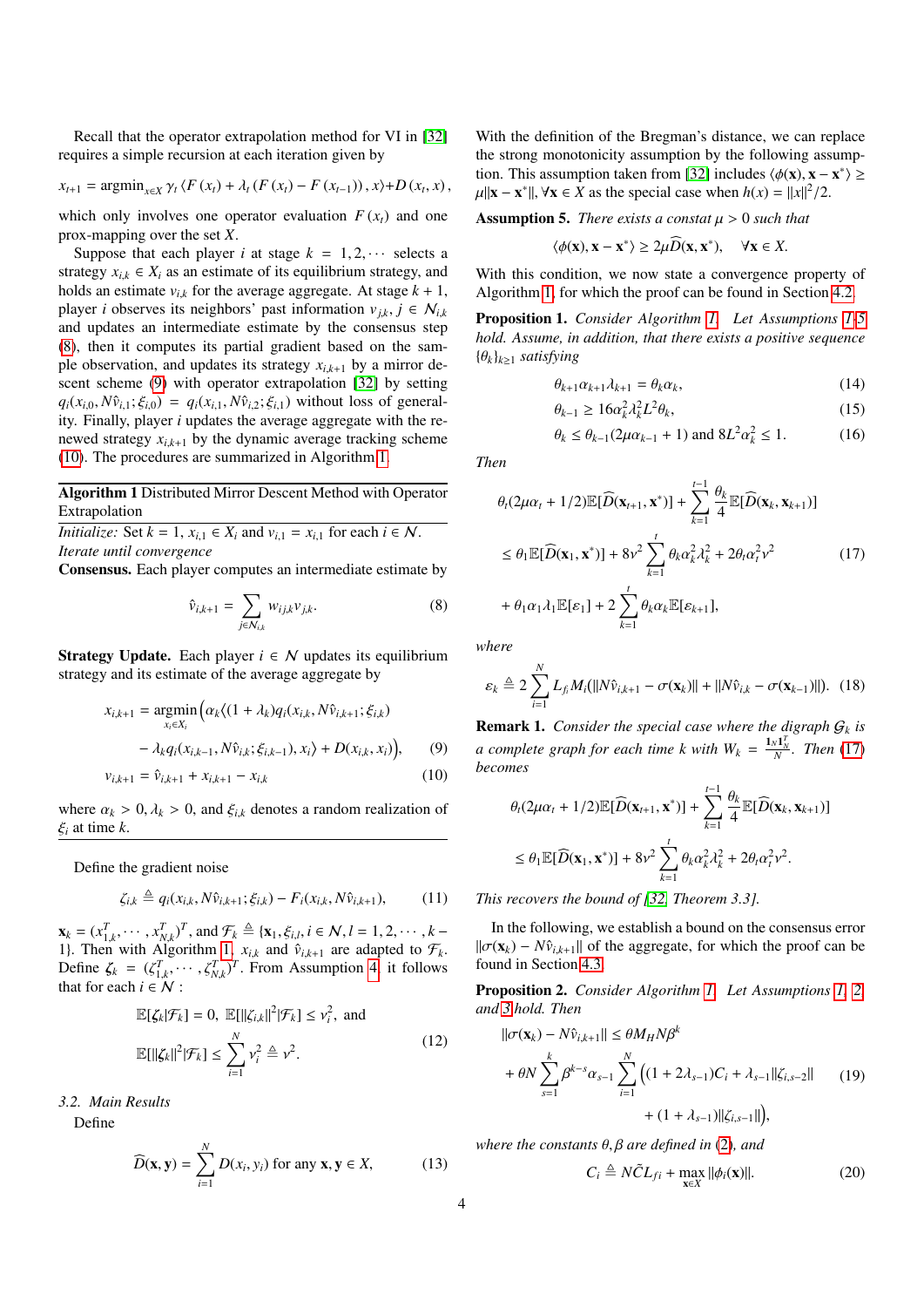By combining Proposition [1](#page-3-6) and Proposition [2,](#page-3-7) we can show that the proposed method can achieve the optimal convergence rate for solving the stochastic smooth and strongly monotone aggregative games. The proof can be found in Section [4.4.](#page-7-1)

Theorem 1. *Consider Algorithm [1.](#page-3-3) Suppose Assumptions [1](#page-2-2)[-5](#page-3-4) hold. Set*

$$
c_0 = \frac{4L}{\mu}, \ \alpha_k = \frac{1}{\mu(k + c_0 - 1)},
$$

$$
\theta_k = (k + c_0 + 1)(k + c_0), \ \lambda_k = \frac{\theta_{k-1}\alpha_{k-1}}{\theta_k\alpha_k}
$$

*Then the following hold with*  $c_e \triangleq 4N\tilde{C} \sum_{i=1}^{N} L_{f_i} M_i$ *.* 

$$
\mathbb{E}[\widehat{D}(\mathbf{x}_{t+1}, \mathbf{x}^*)] \le \frac{2(c_0 + 2)(c_0 + 1)\widehat{D}(\mathbf{x}_1, \mathbf{x}^*)}{(t + c_0 + 1)(t + c_0)} \n+ \frac{8(\nu^2 + c_1)}{\mu^2(t + c_0 + 1)(t + c_0)} + \frac{2c_0(c_0 + 1)c_e}{\mu(c_0 - 1)(t + c_0 + 1)(t + c_0)} \tag{21} \n+ \frac{8(c_2 + 4\nu^2)t}{\mu^2(t + c_0 + 1)(t + c_0)},
$$

*where*

$$
c_1 \triangleq 2\theta M_H N (1 + \beta) \mu \beta \left( \frac{(c_0 - 1)}{1 - \beta} + \frac{1}{(1 - \beta)^2} \right) \sum_{i=1}^N L_{f_i} M_i, (22)
$$
  

$$
c_2 \triangleq \frac{8\theta N (3 - \beta) \sum_{i=1}^N (C_i + v_i)}{(1 - \beta)^2} \sum_{i=1}^N L_{f_i} M_i.
$$
 (23)

<span id="page-4-1"></span>Corollary 1. *The number of iterations (the same as communication rounds) required by Algorithm [1](#page-3-3) for obtaining an approximate Nash equilibrium*  $\bar{\mathbf{x}} \in X$  *satisfying*  $\mathbb{E}[\widehat{D}(\bar{\mathbf{x}}, \mathbf{x}^*)] \leq \epsilon$  *is hounded* by *bounded by*

$$
\max\left(\frac{L\sqrt{\widehat{D}(\mathbf{x}_1,\mathbf{x}^*)}}{\mu\sqrt{\epsilon}},\frac{\sqrt{\nu^2+c_1}}{\mu\sqrt{\epsilon}},\frac{\sqrt{L}}{\mu\sqrt{\epsilon}},\frac{c_2+4\nu^2}{\mu^2\epsilon}\right).
$$

# <span id="page-4-0"></span>4. Proof of Main Results

### *4.1. Preliminary Results*

We now state a property from [\[35,](#page-10-17) Proposition B.3], and a well-known technical results regarding the optimality condition of [\(9\)](#page-3-1) (see [\[36,](#page-10-18) Lemma 3.1]).

Lemma 2. *Let h be a smooth and 1-strongly convex regularizer. Then*

$$
D(x_i, y_i) \ge \frac{1}{2} ||x_i - y_i||^2, \quad \forall x_i, y_i \in X_i,
$$
 (24)

*and*

$$
\alpha_k \langle (1 + \lambda_k) q_i(x_{i,k}, N\hat{v}_{i,k+1}; \xi_{i,k}), x_{i,k+1} - x_i \rangle \n- \alpha_k \langle \lambda_k q_i(x_{i,k-1}, N\hat{v}_{i,k}; \xi_{i,k-1}), x_{i,k+1} - x_i \rangle + D(x_{i,k}, x_{i,k+1}) \n\le D(x_{i,k}, x_i) - D(x_{i,k+1}, x_i), \quad \forall x_i \in X_i.
$$
\n(25)

Then from [\(13\)](#page-3-8) and [\(24\)](#page-4-2) it follows that

<span id="page-4-7"></span><span id="page-4-6"></span><span id="page-4-4"></span><span id="page-4-3"></span>
$$
\widehat{D}(\mathbf{x}, \mathbf{y}) \ge \frac{1}{2} ||\mathbf{x} - \mathbf{y}||^2, \quad \forall \mathbf{x}, \mathbf{y} \in X.
$$
 (26)

<span id="page-4-9"></span>Furthermore, we define

$$
\Delta D_{i,k}(x_i) \triangleq D(x_{i,k}, x_i) - D(x_{i,k+1}, x_i),\tag{27}
$$

$$
\Delta q_{i,k} \triangleq q_i(x_{i,k}, N\hat{v}_{i,k+1}; \xi_{i,k}) - q_i(x_{i,k-1}, N\hat{v}_{i,k}; \xi_{i,k-1}), \qquad (28)
$$

$$
\Delta \widehat{D}_k(\mathbf{x}) = \sum_{i=1}^N \Delta D_{i,k}(x_i) = \widehat{D}(\mathbf{x}_k, \mathbf{x}) - \widehat{D}(\mathbf{x}_{k+1}, \mathbf{x}).
$$
 (29)

We are now ready to show the convergence properties of the proposed method.

Lemma 3. *Let* {x*k*} *be generated by Algorithm [1.](#page-3-3) Let Assumptions [2](#page-2-4) and [3](#page-2-6) hold. Suppose, in addition, that* [\(14\)](#page-3-9) *and* [\(15\)](#page-3-10) *hold for some positive sequence*  $\{\theta_k\}_{k>1}$ *. Then*

<span id="page-4-10"></span><span id="page-4-8"></span>
$$
\sum_{k=1}^{t} \theta_k \left( \alpha_k \sum_{i=1}^{N} \left\langle q_i(x_{i,k+1}, N\hat{v}_{i,k+2}; \xi_{i,k+1}), x_{i,k+1} - x_i \right\rangle + \widetilde{D}(\mathbf{x}_{k+1}, \mathbf{x}) + \frac{1}{4} \widehat{D}(\mathbf{x}_k, \mathbf{x}_{k+1}) \right)
$$
\n
$$
- 2\alpha_t^2 \theta_t L^2 \|\mathbf{x}_{t+1} - \mathbf{x}\|^2 - \alpha_t \theta_t \langle \xi_{t+1} - \xi_t, \mathbf{x}_{t+1} - \mathbf{x} \rangle \qquad (30)
$$
\n
$$
\leq \sum_{k=1}^{t} \theta_k \widehat{D}(\mathbf{x}_k, \mathbf{x}) + \sum_{k=1}^{t} \theta_k \alpha_k \lambda_k \varepsilon_k
$$
\n
$$
+ 2 \sum_{k=1}^{t} \theta_k \alpha_k^2 \lambda_k^2 \|\xi_k - \xi_{k-1}\|^2 + \alpha_t \theta_t \varepsilon_{t+1}.
$$

<span id="page-4-11"></span>Proof. With the definitions [\(27\)](#page-4-3) and [\(28\)](#page-4-4), [\(25\)](#page-4-5) becomes

$$
\Delta D_{i,k}(x_i) \ge \alpha_k \langle q_i(x_{i,k+1}, N\hat{v}_{i,k+2}; \xi_{i,k+1}), x_{i,k+1} - x_i \rangle \n- \alpha_k \langle \Delta q_{i,k+1}, x_{i,k+1} - x_i \rangle \n+ \alpha_k \lambda_k \langle \Delta q_{i,k}, x_{i,k} - x_i \rangle \n+ \alpha_k \lambda_k \langle \Delta q_{i,k}, x_{i,k+1} - x_{i,k} \rangle + D(x_{i,k}, x_{i,k+1}).
$$
\n(31)

By multiplying both sides of the above inequality by  $\theta_k$ , and summing up from  $i = 1$  to *N*, and  $k = 1$  to *t*, we obtain that

$$
\sum_{k=1}^{t} \theta_{k} \Delta \widehat{D}_{k}(\mathbf{x}) \geq \sum_{k=1}^{t} \theta_{k} \alpha_{k} \lambda_{k} \sum_{i=1}^{N} \langle \Delta q_{i,k}, x_{i,k} - x_{i} \rangle
$$
  
+ 
$$
\sum_{k=1}^{t} \theta_{k} \alpha_{k} \sum_{i=1}^{N} \langle q_{i}(x_{i,k+1}, N\hat{v}_{i,k+2}; \xi_{i,k+1}), x_{i,k+1} - x_{i} \rangle
$$
  
- 
$$
\sum_{k=1}^{t} \theta_{k} \alpha_{k} \sum_{i=1}^{N} \langle \Delta q_{i,k+1}, x_{i,k+1} - x_{i} \rangle
$$
(32)  
+ 
$$
\sum_{k=1}^{t} \theta_{k} \sum_{i=1}^{N} D(x_{i,k}, x_{i,k+1}) + \sum_{k=1}^{t} \theta_{k} \alpha_{k} \lambda_{k} \sum_{i=1}^{N} \langle \Delta q_{i,k}, x_{i,k+1} - x_{i,k} \rangle.
$$

<span id="page-4-2"></span>Then by recalling that  $\Delta q_{i,1} = 0$ , using [\(13\)](#page-3-8) and [\(14\)](#page-3-9), we obtain

<span id="page-4-5"></span>
$$
\sum_{k=1}^{t} \theta_k \Delta \widehat{D}_k(\mathbf{x}) \ge -\theta_t \alpha_t \sum_{i=1}^{N} \left\langle \Delta q_{i,t+1}, x_{i,t+1} - x_i \right\rangle
$$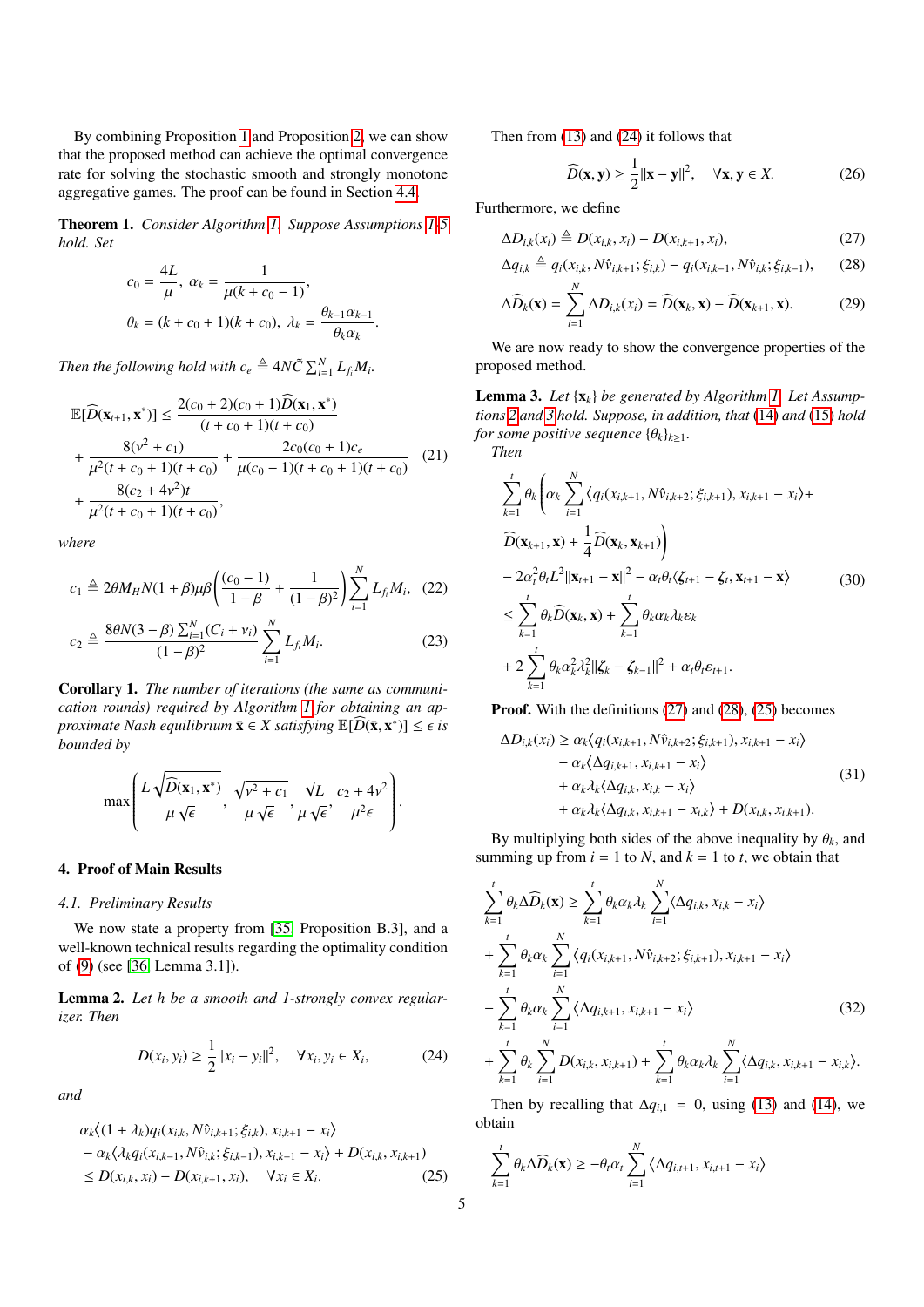$$
+\underbrace{\sum_{k=1}^{t} \theta_k \widehat{D}(\mathbf{x}_k, \mathbf{x}_{k+1}) + \sum_{k=1}^{t} \theta_k \alpha_k \lambda_k \sum_{i=1}^{N} \langle \Delta q_{i,k}, x_{i,k+1} - x_{i,k} \rangle}_{\triangleq Q_t} \quad (33)
$$
  
+ 
$$
\sum_{k=1}^{t} \theta_k \alpha_k \sum_{i=1}^{N} \langle q_i(x_{i,k+1}, N \hat{v}_{i,k+2}; \xi_{i,k+1}), x_{i,k+1} - x_i \rangle.
$$

By the definitions of [\(11\)](#page-3-11) and [\(28\)](#page-4-4), we have

<span id="page-5-0"></span>
$$
\sum_{i=1}^{N} \langle \Delta q_{i,k}, x_{i,k+1} - x_{i,k} \rangle = \sum_{i=1}^{N} \langle \zeta_{i,k} - \zeta_{i,k-1}, x_{i,k+1} - x_{i,k} \rangle \n+ \sum_{i=1}^{N} \langle F_i(x_{i,k}, N \hat{v}_{i,k+1}) - F_i(x_{i,k-1}, N \hat{v}_{i,k}), x_{i,k+1} - x_{i,k} \rangle \n= \langle \zeta_k - \zeta_{k-1}, x_{k+1} - x_k \rangle \n+ \sum_{i=1}^{N} \langle F_i(x_{i,k}, N \hat{v}_{i,k+1}) - F_i(x_{i,k-1}, N \hat{v}_{i,k}), x_{i,k+1} - x_{i,k} \rangle.
$$
\n(34)

By using [\(5\)](#page-2-8) and Assumption [3,](#page-2-6) we derive

<span id="page-5-3"></span>
$$
\sum_{i=1}^{N} \langle F_{i}(x_{i,k}, N\hat{v}_{i,k+1}) - F_{i}(x_{i,k-1}, N\hat{v}_{i,k}), x_{i,k+1} - x_{i,k} \rangle
$$
\n
$$
\stackrel{(3)}{=} \sum_{i=1}^{N} \langle F_{i}(x_{i,k}, N\hat{v}_{i,k+1}) - F_{i}(x_{i,k}, \sigma(\mathbf{x}_{k})), x_{i,k+1} - x_{i,k} \rangle
$$
\n
$$
+ \sum_{i=1}^{N} \langle F_{i}(x_{i,k-1}, \sigma(\mathbf{x}_{k-1})) - F_{i}(x_{i,k-1}, N\hat{v}_{i,k}), x_{i,k+1} - x_{i,k} \rangle
$$
\n
$$
+ \sum_{i=1}^{N} \langle \phi_{i}(\mathbf{x}_{k}) - \phi_{i}(\mathbf{x}_{k-1}), x_{i,k+1} - x_{i,k} \rangle
$$
\n
$$
\geq - \sum_{i=1}^{N} ||F_{i}(x_{i,k}, N\hat{v}_{i,k+1}) - F_{i}(x_{i,k}, \sigma(\mathbf{x}_{k}))|| ||x_{i,k+1} - x_{i,k}||
$$
\n
$$
- \sum_{i=1}^{N} ||F_{i}(x_{i,k-1}, \sigma(\mathbf{x}_{k-1})) - F_{i}(x_{i,k-1}, N\hat{v}_{i,k})|| ||x_{i,k+1} - x_{i,k}||
$$
\n
$$
+ \langle \phi(\mathbf{x}_{k}) - \phi(\mathbf{x}_{k-1}), \mathbf{x}_{k+1} - \mathbf{x}_{k} \rangle
$$
\n
$$
\geq -2 \sum_{i=1}^{N} L_{fi} M_{i}(||N\hat{v}_{i,k+1} - \sigma(\mathbf{x}_{k})|| + ||N\hat{v}_{i,k} - \sigma(\mathbf{x}_{k-1})||)
$$
\n
$$
- L || \mathbf{x}_{k} - \mathbf{x}_{k-1} || || \mathbf{x}_{k+1} - \mathbf{x}_{k} ||.
$$
\n(35)

This together with [\(34\)](#page-5-0), and the definitions of  $Q_t$  and  $\varepsilon_k$  in [\(33\)](#page-5-1) and [\(18\)](#page-3-12) implies that

$$
Q_t \geq \sum_{k=1}^t \theta_k \widehat{D}(\mathbf{x}_k, \mathbf{x}_{k+1}) + \sum_{k=1}^t \theta_k \alpha_k \lambda_k \langle \zeta_k - \zeta_{k-1}, \mathbf{x}_{k+1} - \mathbf{x}_k \rangle
$$
  
- 
$$
\sum_{k=1}^t \theta_k \alpha_k \lambda_k L \|\mathbf{x}_k - \mathbf{x}_{k-1}\| \|\mathbf{x}_{k+1} - \mathbf{x}_k\| - \sum_{k=1}^t \theta_k \alpha_k \lambda_k \varepsilon_k.
$$
 (36)

Then by [\(26\)](#page-4-6), the following holds with defining  $\theta_0 \triangleq 0$ .

$$
Q_t \geq \frac{1}{4} \sum_{k=1}^t \theta_k \widehat{D}(\mathbf{x}_k, \mathbf{x}_{k+1})
$$

<span id="page-5-1"></span>
$$
+\sum_{k=1}^{t}\left(\frac{\theta_{k}\alpha_{k}\lambda_{k}\langle\zeta_{k}-\zeta_{k-1},\mathbf{x}_{k+1}-\mathbf{x}_{k}\rangle+\frac{\theta_{k}}{8}\|\mathbf{x}_{k+1}-\mathbf{x}_{k}\|^{2}}{\hat{\Xi}_{\text{Term 1}}}\right) +\sum_{k=1}^{t}\left(-\theta_{k}\alpha_{k}\lambda_{k}L\|\mathbf{x}_{k}-\mathbf{x}_{k-1}\|\|\mathbf{x}_{k+1}-\mathbf{x}_{k}\|\right) +\sum_{k=1}^{t}\left(\frac{\theta_{k}}{8}\|\mathbf{x}_{k+1}-\mathbf{x}_{k}\|^{2}+\frac{\theta_{k-1}}{8}\|\mathbf{x}_{k-1}-\mathbf{x}_{k}\|^{2}\right) +\frac{\theta_{t}}{8}\|\mathbf{x}_{t+1}-\mathbf{x}_{t}\|^{2}-\sum_{k=1}^{t}\theta_{k}\alpha_{k}\lambda_{k}\varepsilon_{k}.
$$
 (37)

We let

<span id="page-5-2"></span>Term 2 
$$
\triangleq - \theta_k \alpha_k \lambda_k L ||\mathbf{x}_k - \mathbf{x}_{k-1}|| ||\mathbf{x}_{k+1} - \mathbf{x}_k||
$$
  
+  $\frac{\theta_k}{8} ||\mathbf{x}_{k+1} - \mathbf{x}_k||^2 + \frac{\theta_{k-1}}{8} ||\mathbf{x}_{k-1} - \mathbf{x}_k||^2$ 

By using [\(15\)](#page-3-10) and the Young's inequality  $a^2 + b^2 \ge 2||a|| ||b||$ , we derive Term 2 ≥ 0. Also, we obtain Term  $1 \ge -2\theta_k \alpha_k^2 \lambda_k$ <br>  $\lambda_k$   $\alpha_k^2$  Then by substituting the bounds of Term 1 and 7  $\frac{2}{k}$ || $\zeta_k$  −<br><sup>[</sup>erm ?]  $\zeta_{k-1}$ |<sup>2</sup>. Then by substituting the bounds of Term 1 and Term 2 into (37), we have into [\(37\)](#page-5-2), we have

$$
Q_{t} \geq \frac{1}{4} \sum_{k=1}^{t} \theta_{k} \widehat{D}(\mathbf{x}_{k}, \mathbf{x}_{k+1}) - 2 \sum_{k=1}^{t} \theta_{k} \alpha_{k}^{2} \lambda_{k}^{2} ||\zeta_{k} - \zeta_{k-1}||^{2}
$$
  
+  $\frac{\theta_{t}}{8} ||\mathbf{x}_{t+1} - \mathbf{x}_{t}||^{2} - \sum_{k=1}^{t} \theta_{k} \alpha_{k} \lambda_{k} \varepsilon_{k}.$  (38)

This together with [\(33\)](#page-5-1) implies that

<span id="page-5-4"></span>
$$
\sum_{k=1}^{t} \theta_{k} \Delta \widehat{D}_{k}(\mathbf{x}) \geq \frac{1}{4} \sum_{k=1}^{t} \theta_{k} \widehat{D}(\mathbf{x}_{k}, \mathbf{x}_{k+1}) - 2 \sum_{k=1}^{t} \theta_{k} \alpha_{k}^{2} \lambda_{k}^{2} ||\zeta_{k} - \zeta_{k-1}||^{2} + \sum_{k=1}^{t} \theta_{k} \alpha_{k} \sum_{i=1}^{N} \langle q_{i}(x_{i,k+1}, N \hat{v}_{i,k+2}; \xi_{i,k+1}), x_{i,k+1} - x_{i} \rangle - \sum_{k=1}^{t} \theta_{k} \alpha_{k} \lambda_{k} \varepsilon_{k} + \frac{\theta_{t}}{8} ||\mathbf{x}_{t+1} - \mathbf{x}_{t}||^{2} - \theta_{t} \alpha_{t} \sum_{i=1}^{N} \langle \Delta q_{i,t+1}, x_{i,t+1} - x_{i} \rangle.
$$
\n(39)

Similarly to [\(34\)](#page-5-0), we have that

$$
-\sum_{i=1}^{N} \langle \Delta q_{i,t+1}, x_{i,t+1} - x_i \rangle = -\langle \zeta_{t+1} - \zeta_t, \mathbf{x}_{t+1} - \mathbf{x} \rangle
$$
  
-
$$
\sum_{i=1}^{N} \langle F_i(x_{i,t+1}, N\hat{v}_{i,t+2}) - F_i(x_{i,t}, N\hat{v}_{i,t+1}), x_{i,t+1} - x_i \rangle
$$
 (40)

Similarly to [\(35\)](#page-5-3), by using Assumption [3,](#page-2-6) [\(3\)](#page-2-3), and [\(5\)](#page-2-8), we have that

$$
- \sum_{i=1}^{N} \langle F_i(x_{i,t+1}, N\hat{v}_{i,t+2}) - F_i(x_{i,t}, N\hat{v}_{i,t+1}), x_{i,t+1} - x_i \rangle
$$
  
 
$$
\geq -\varepsilon_{t+1} - L ||\mathbf{x}_{t+1} - \mathbf{x}_t|| ||\mathbf{x}_{t+1} - \mathbf{x}||.
$$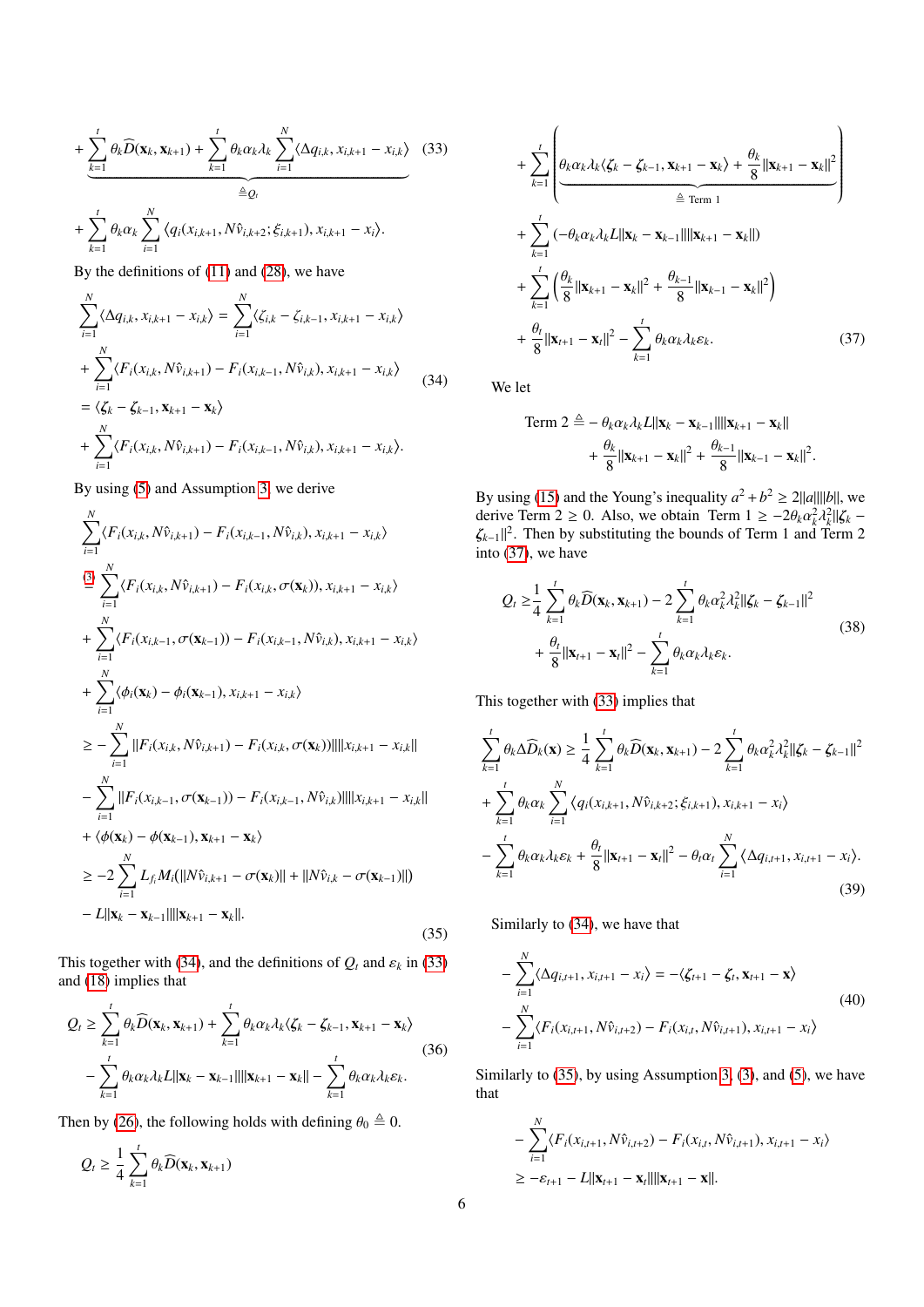Therefore,

$$
\frac{1}{8}||\mathbf{x}_{t+1} - \mathbf{x}_t||^2 - \alpha_t \sum_{i=1}^N \langle \Delta q_{i,t+1}, x_{i,t+1} - x_i \rangle
$$
\n
$$
\geq \frac{1}{8}||\mathbf{x}_{t+1} - \mathbf{x}_t||^2 - \alpha_t \langle \zeta_{t+1} - \zeta_t, \mathbf{x}_{t+1} - \mathbf{x} \rangle
$$
\n
$$
-\alpha_t \varepsilon_{t+1} - \alpha_t L||\mathbf{x}_{t+1} - \mathbf{x}_t||||\mathbf{x}_{t+1} - \mathbf{x}||
$$
\n
$$
\geq -\alpha_t \langle \zeta_{t+1} - \zeta_t, \mathbf{x}_{t+1} - \mathbf{x} \rangle - 2\alpha_t^2 L^2 ||\mathbf{x}_{t+1} - \mathbf{x}||^2 - \alpha_t \varepsilon_{t+1},
$$

where the last inequality follows by the Young' s inequality. This incorporating with [\(39\)](#page-5-4) produces

$$
\sum_{k=1}^{t} \theta_k \Delta \widehat{D}_k(\mathbf{x}) \ge \frac{1}{4} \sum_{k=1}^{t} \theta_k \widehat{D}(\mathbf{x}_k, \mathbf{x}_{k+1}) - 2 \sum_{k=1}^{t} \theta_k \alpha_k^2 \lambda_k^2 ||\zeta_k - \zeta_{k-1}||^2
$$
  
+ 
$$
\sum_{k=1}^{t} \theta_k \alpha_k \sum_{i=1}^{N} \langle q_i(x_{i,k+1}, N \hat{v}_{i,k+2}; \xi_{i,k+1}), x_{i,k+1} - x_i \rangle
$$
  
- 
$$
\sum_{k=1}^{t} \theta_k \alpha_k \lambda_k \varepsilon_k - \alpha_t \theta_t \langle \zeta_{k+1} - \zeta_k, \mathbf{x}_{t+1} - \mathbf{x} \rangle
$$
  
- 
$$
2\alpha_t^2 \theta_t L^2 ||\mathbf{x}_{t+1} - \mathbf{x}||^2 - \alpha_t \theta_t \varepsilon_{t+1}.
$$

By recalling the definition [\(29\)](#page-4-7) and rearranging the terms, we prove the lemma.  $\Box$ 

# <span id="page-6-0"></span>*4.2. Proof of Proposition [1](#page-3-6)*

Since  $\mathbf{x}_k$  is adapted to  $\mathcal{F}_k$ , from [\(12\)](#page-3-13)it follows that

$$
\mathbb{E}[\langle \zeta_k, \mathbf{x}_k - \mathbf{x} \rangle] = \mathbb{E}[\mathbb{E}[\langle \zeta_k, \mathbf{x}_k - \mathbf{x} \rangle | \mathcal{F}_k]] = \mathbb{E}[\mathbb{E}[\langle \zeta_k | \mathcal{F}_k], \mathbf{x}_k - \mathbf{x} \rangle] = 0
$$

for any  $k \geq 1$ . Therefore,

$$
\mathbb{E}[\langle \zeta_{t+1} - \zeta_t, \mathbf{x}_{t+1} - \mathbf{x} \rangle] = \mathbb{E}[\langle -\zeta_t, \mathbf{x}_{t+1} - \mathbf{x} \rangle] \n= \mathbb{E}[\langle -\zeta_t, \mathbf{x}_{t+1} - \mathbf{x}_t \rangle].
$$
\n(41)

By noting that  $q_i(x_{i,k+1}, N\hat{v}_{i,k+2}; \xi_{i,k+1}) = F_i(x_{i,k+1}, N\hat{v}_{i,k+2})$  +  $\zeta_{i,k+1}$ , we have

$$
\mathbb{E}[\langle q_i(x_{i,k+1}, N\hat{v}_{i,k+2}; \xi_{i,k+1}), x_{i,k+1} - x_i \rangle] \n= \mathbb{E}[\langle F_i(x_{i,k+1}, N\hat{v}_{i,k+2}), x_{i,k+1} - x_i \rangle].
$$
\n(42)

In addition, by [\(12\)](#page-3-13) we have

$$
\mathbb{E}[||\zeta_k - \zeta_{k-1}||^2] \le 2\mathbb{E}[||\zeta_k||^2] + 2\mathbb{E}[||\zeta_{k-1}||^2] \le 4\nu^2.
$$

Then by taking unconditional expectations on both sides of [\(30\)](#page-4-8), using [\(41\)](#page-6-1) and [\(42\)](#page-6-2), we obtain that

<span id="page-6-3"></span>
$$
\sum_{k=1}^{t} \theta_k \left( \alpha_k \sum_{i=1}^{N} \mathbb{E}[\langle F_i(x_{i,k+1}, N\hat{v}_{i,k+2}), x_{i,k+1} - x_i \rangle] \right) \n+ \sum_{k=1}^{t} \theta_k \left( \mathbb{E}[\widehat{D}(\mathbf{x}_{k+1}, \mathbf{x})] + \frac{1}{4} \mathbb{E}[\widehat{D}(\mathbf{x}_k, \mathbf{x}_{k+1})] \right) \n- 2\alpha_t^2 \theta_t L^2 \mathbb{E}[\|\mathbf{x}_{t+1} - \mathbf{x}\|^2] + \alpha_t \theta_t \mathbb{E}[\langle \zeta_t, \mathbf{x}_{t+1} - \mathbf{x}_t \rangle] \qquad (43) \n\leq \sum_{k=1}^{t} \theta_k \mathbb{E}[\widehat{D}(\mathbf{x}_k, x)] + \sum_{k=1}^{t} \theta_k \alpha_k \lambda_k \mathbb{E}[\varepsilon_k] \n+ 8v^2 \sum_{k=1}^{t} \theta_k \alpha_k^2 \lambda_k^2 + \alpha_t \theta_t \mathbb{E}[\varepsilon_{t+1}].
$$

Note by Assumption [3\(](#page-2-6)b), [\(3\)](#page-2-3), and [\(5\)](#page-2-8) that

$$
\langle F_i(x_{i,k}, N\hat{v}_{i,k+1}), x_{i,k} - x_i \rangle
$$
  
\n
$$
= \langle F_i(x_{i,k}, \sigma(\mathbf{x}_k)), x_{i,k} - x_i \rangle
$$
  
\n
$$
+ \langle F_i(x_{i,k}, N\hat{v}_{i,k+1}) - F_i(x_{i,k}, \sigma(\mathbf{x}_k)), x_{i,k} - x_i \rangle
$$
  
\n
$$
\geq \langle \phi_i(\mathbf{x}_k), x_{i,k} - x_i \rangle
$$
  
\n
$$
- ||F_i(x_{i,k}, \sigma(\mathbf{x}_k)) - F_i(x_{i,k}, N\hat{v}_{i,k+1})|| ||x_{i,k} - x_i||
$$
  
\n
$$
\geq \langle \phi_i(\mathbf{x}_k), x_{i,k} - x_i \rangle - 2L_{fi} M_i || \sigma(\mathbf{x}_k) - N\hat{v}_{i,k+1} ||.
$$

Then by recalling the definition of  $\varepsilon_k$  in [\(18\)](#page-3-12), and using Assumption [5,](#page-3-4) we obtain that

<span id="page-6-4"></span>
$$
\sum_{i=1}^{N} \langle F_i(x_{i,k}, N\hat{v}_{i,k+1}), x_{i,k} - x_i^* \rangle \ge \langle \phi(\mathbf{x}_k), \mathbf{x}_k - \mathbf{x}^* \rangle - 2\varepsilon_k
$$
\n
$$
\ge 2\mu \widehat{D}(\mathbf{x}_k, \mathbf{x}^*) - \varepsilon_k.
$$
\n(44)

Note by [\(26\)](#page-4-6) and [\(12\)](#page-3-13) that

$$
\frac{1}{4}\mathbb{E}[\widehat{D}(\mathbf{x}_{t}, \mathbf{x}_{t+1})] + \alpha_{t} \mathbb{E}[\langle \zeta_{t}, \mathbf{x}_{t+1} - \mathbf{x}_{k} \rangle] \n\geq \frac{1}{8}\mathbb{E}[\|\mathbf{x}_{t} - \mathbf{x}_{t+1}\|^{2}] + \alpha_{t} \mathbb{E}[\langle \zeta_{t}, \mathbf{x}_{t+1} - \mathbf{x}_{t} \rangle] \n\geq \frac{1}{8}\mathbb{E}[\|\mathbf{x}_{t} - \mathbf{x}_{t+1}\|^{2}] - \alpha_{t} \sqrt{\mathbb{E}[\|\mathbf{x}_{t} - \mathbf{x}_{t+1}\|^{2}]} \sqrt{\mathbb{E}[\|\zeta_{t}\|^{2}]} \n\geq -2\alpha_{t}^{2} \mathbb{E}[\|\zeta_{t}\|^{2}] \geq -2\alpha_{t}^{2} \nu^{2}.
$$

This together with [\(43\)](#page-6-3) and [\(44\)](#page-6-4) implies that

<span id="page-6-5"></span><span id="page-6-1"></span>
$$
\sum_{k=1}^{t} \theta_k (2\mu \alpha_k + 1) \mathbb{E}[\widehat{D}(\mathbf{x}_{k+1}, \mathbf{x}^*)]
$$
\n
$$
+ \sum_{k=1}^{t-1} \frac{\theta_k}{4} \mathbb{E}[\widehat{D}(\mathbf{x}_k, \mathbf{x}_{k+1})] - 2\alpha_t^2 \theta_t L^2 \mathbb{E}[\|\mathbf{x}_{t+1} - \mathbf{x}^*\|^2]
$$
\n
$$
\leq \sum_{k=1}^{t} \theta_k \mathbb{E}[\widehat{D}(\mathbf{x}_k, \mathbf{x}^*)] + \sum_{k=1}^{t} \theta_k \alpha_k \lambda_k \mathbb{E}[\varepsilon_k] + 2\theta_t \alpha_t^2 \nu^2
$$
\n
$$
+ 8\nu^2 \sum_{k=1}^{t} \theta_k \alpha_k^2 \lambda_k^2 + \alpha_t \theta_t \mathbb{E}[\varepsilon_{t+1}] + \sum_{k=1}^{t} \theta_k \alpha_k \mathbb{E}[\varepsilon_{k+1}].
$$
\n(45)

<span id="page-6-2"></span>By recalling  $\theta_k \leq \theta_{k-1}(2\mu\alpha_{k-1} + 1)$  from the condition [\(16\)](#page-3-14), we obtain that

$$
\sum_{k=1}^{t} \theta_k (2\mu \alpha_k + 1) \mathbb{E}[\widehat{D}(\mathbf{x}_{k+1}, \mathbf{x}^*)] - 2\alpha_t^2 \theta_t L^2 \mathbb{E}[\|\mathbf{x}_{t+1} - \mathbf{x}^*\|^2]
$$
\n
$$
\geq \theta_t \left( (2\mu \alpha_t + 1/2) \mathbb{E}[\widehat{D}(\mathbf{x}_{t+1}, \mathbf{x}^*)] \right) + \sum_{k=1}^{t-1} \theta_{k+1} \mathbb{E}[\widehat{D}(\mathbf{x}_{k+1}, \mathbf{x}^*)]
$$
\n
$$
+ \frac{\theta_t}{2} \left( \mathbb{E}[\widehat{D}(\mathbf{x}_{t+1}, \mathbf{x}^*)] - 4\alpha_t^2 L^2 \mathbb{E}[\|\mathbf{x}_{t+1} - \mathbf{x}^*\|^2] \right)
$$
\n
$$
\geq \theta_t (2\mu \alpha_t + 1/2) \mathbb{E}[\widehat{D}(\mathbf{x}_{t+1}, \mathbf{x}^*)] + \sum_{k=1}^{t-1} \theta_{k+1} \mathbb{E}[\widehat{D}(\mathbf{x}_{k+1}, \mathbf{x}^*)],
$$
\n(46)

where the last inequality follows by [\(26\)](#page-4-6) and  $8L^2\alpha_k^2 \le 1$  of [\(16\)](#page-3-14). This together with [\(45\)](#page-6-5) and [\(14\)](#page-3-9) proves the result.  $\Box$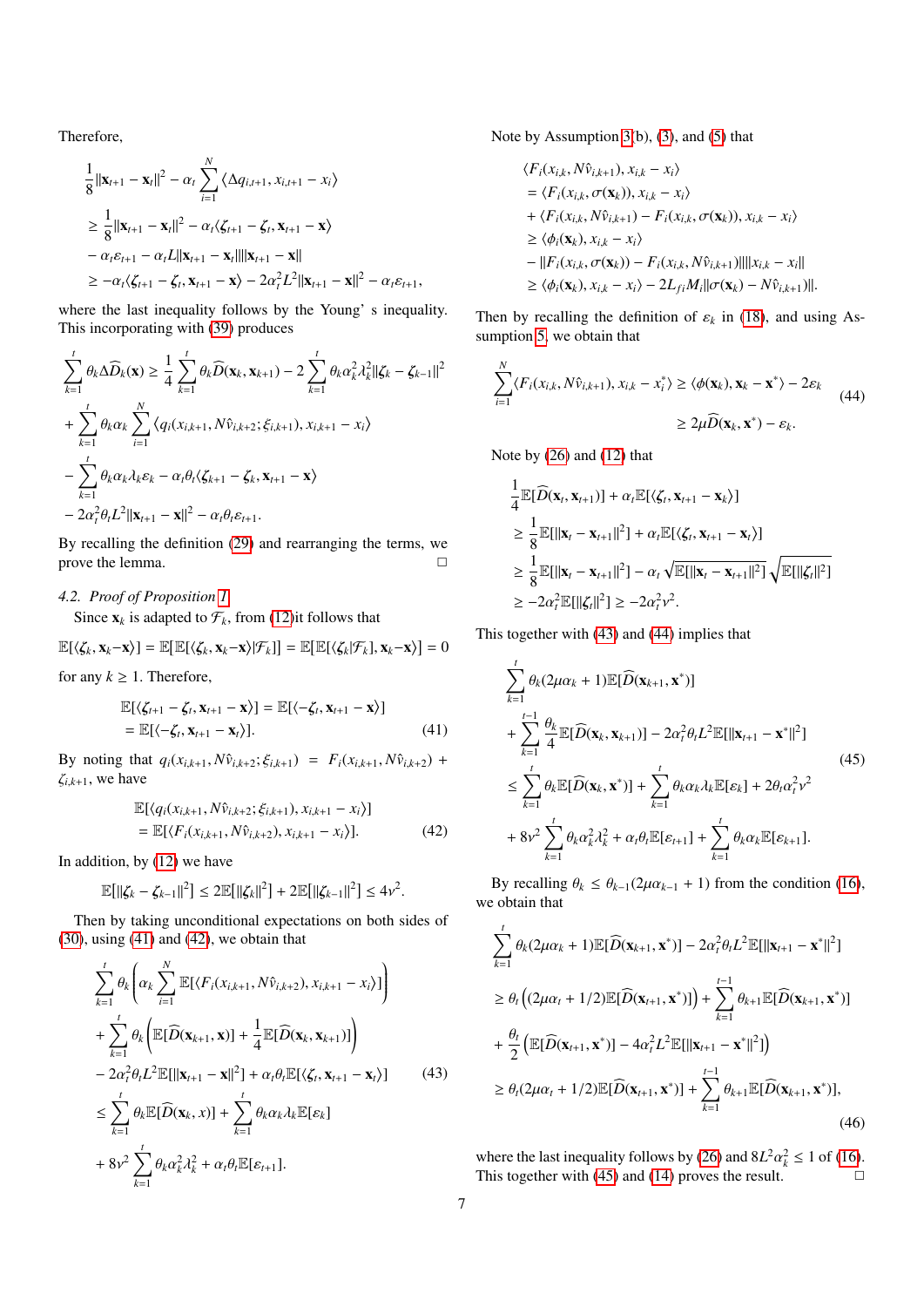# <span id="page-7-0"></span>*4.3. Proof of Proposition [2.](#page-3-7)*

Since  $v_{i,1} = x_{i,1}$  and  $W(k)$  is doubly stochastic, similarly to [\[25,](#page-10-7) Lemma 2], we can show by induction that

$$
\sum_{i=1}^{N} v_{i,k} = \sum_{i=1}^{N} x_{i,k} = \sigma(\mathbf{x}_k), \quad \forall k \ge 0.
$$
 (47)

Akin to [\[25,](#page-10-7) Eqn. (16)], we obtain the following bound.

$$
\left\| \frac{\sigma(\mathbf{x}_k)}{N} - \hat{v}_{i,k+1} \right\| \le \sum_{j=1}^n \left| \frac{1}{N} - [\Phi(k, 1)]_{ij} \right| ||v_{j,1}||
$$
  
+ 
$$
\sum_{s=1}^k \sum_{j=1}^N \left| \frac{1}{N} - [\Phi(k, s)]_{ij} \right| ||x_{j,s} - x_{j,s-1}||.
$$

Then by using [\(2\)](#page-2-7) and  $v_{i,1} = x_{i,1}$ , we obtain that

<span id="page-7-6"></span>
$$
\left\|\frac{\sigma(\mathbf{x}_k)}{N} - \hat{v}_{i,k+1}\right\| \le \theta \beta^k \sum_{j=1}^N \|x_{j,1}\| + \theta \sum_{s=1}^k \beta^{k-s} \sum_{j=1}^N \left\|x_{j,s} - x_{j,s-1}\right\|.
$$
\n(48)

This combined with [\(5\)](#page-2-8) proves

$$
\left\| \frac{\sigma(\mathbf{x}_k)}{N} - \hat{v}_{i,k+1} \right\| \le \theta \beta^k M_H + 2\theta \sum_{s=1}^k \beta^{k-s} \sum_{j=1}^N M_j
$$
  

$$
\le \theta M_H + 2\theta \sum_{j=1}^N M_j / (1 - \beta) \stackrel{(6)}{=} \tilde{C}.
$$
 (49)

By [\(5\)](#page-2-8) and [\(47\)](#page-7-2), we have that  $\|\sigma(\mathbf{x}_k)\| \le M_H$  for any  $k \ge 0$ . Thus by [\(49\)](#page-7-3), we obtain that for each  $i \in \mathcal{N}$ ,

$$
||N\hat{v}_{i,k+1}|| \leq N\tilde{C} + M_H, \quad \forall k \geq 0.
$$

Then by using Assumption [3\(](#page-2-6)b) and [\(3\)](#page-2-3), we obtain that for each  $j \in \mathcal{N}$  and any  $s \geq 0$ :

$$
||F_j(x_{j,s}, N\hat{v}_{j,s})|| \le ||F_j(x_{j,s}, N\hat{v}_{j,s}) - F_j(x_{j,s}, \sigma(\mathbf{x}_s)||
$$
  
+ 
$$
||F_j(x_{j,s}, \sigma(\mathbf{x}_s)||
$$
  

$$
\le L_{fj}||N\hat{v}_{j,s} - \sigma(\mathbf{x}_s)|| + ||\phi_j(\mathbf{x}_s)||
$$
  

$$
\overset{(49)}{\le} N\tilde{C}L_{fj} + \max_{\mathbf{x}\in X} ||\phi_j(\mathbf{x})|| \overset{(20)}{=} C_j.
$$
 (50)

By applying the optimality condition to [\(9\)](#page-3-1), using the definitions [\(7\)](#page-2-10) and [\(11\)](#page-3-11), we have that

$$
(x_i - x_{i,k+1})^T \alpha_k ((1 + \lambda_k)(\zeta_{i,k} + F_i(x_{i,k}, N\hat{v}_{i,k+1})
$$
  
\t
$$
- \lambda_k (\zeta_{i,k-1} + F_i(x_{i,k-1}, N\hat{v}_{i,k})))
$$
  
\t
$$
+ \nabla h(x_{i,k+1}) - \nabla h(x_{i,k})) \ge 0, \quad \forall x_i \in X_i.
$$
  
(51)

<span id="page-7-4"></span>By setting  $x_i = x_{i,k}$  in [\(51\)](#page-7-4), rearranging the terms, and using the assumption that *h* is 1-strongly convex, we obtain

$$
\alpha_k (x_{i,k} - x_{i,k+1})^T ((1 + \lambda_k)(\zeta_{i,k} + F_i(x_{i,k}, N\hat{v}_{i,k+1}) -\lambda_k(\zeta_{i,k-1} + F_i(x_{i,k-1}, N\hat{v}_{i,k})))
$$
  
\n
$$
\ge (x_{i,k} - x_{i,k+1})^T (\nabla h(x_{i,k}) - \nabla h(x_{i,k+1})) \ge ||x_{i,k} - x_{i,k+1}||^2.
$$

Then from [\(50\)](#page-7-5) it follows that

$$
||x_{i,k} - x_{i,k+1}|| \le \alpha_k((1 + \lambda_k)(||\zeta_{i,k}|| + ||F_i(x_{i,k}, N\hat{v}_{i,k+1}||) + \lambda_k(||\zeta_{i,k-1}|| + ||F_i(x_{i,k-1}, N\hat{v}_{i,k})||))
$$
  

$$
\le \alpha_k((1 + 2\lambda_k)C_i + (1 + \lambda_k)||\zeta_{i,k}|| + \lambda_k||\zeta_{i,k-1}||).
$$

This together with [\(5\)](#page-2-8) and [\(48\)](#page-7-6) produces [\(19\)](#page-3-16).  $\Box$ 

# <span id="page-7-1"></span>*4.4. Proof of Theorem [1](#page-4-9)*

<span id="page-7-2"></span>By substituting [\(49\)](#page-7-3) into the definition of  $\varepsilon_k$  in [\(18\)](#page-3-12), we obtain that

<span id="page-7-7"></span>
$$
\varepsilon_k = 2 \sum_{i=1}^N L_{f_i} M_i (||N \hat{v}_{i,k+1} - \sigma(\mathbf{x}_k)|| + ||N \hat{v}_{i,k} - \sigma(\mathbf{x}_{k-1})||)
$$
  

$$
\leq 4N \tilde{C} \sum_{i=1}^N L_{f_i} M_i = c_e, \quad \forall k \geq 1.
$$
 (52)

With the selection of parameters, similar to the proof of [\[32,](#page-10-13) Corollary 3.4], we can verify that [\(14\)](#page-3-9), [\(15\)](#page-3-10), and [\(16\)](#page-3-14) hold. Furthermore, by  $c_0 \geq 4$  and the simple calculations we obtain

$$
\theta_t (2\mu\alpha_t + 1/2) > \theta_t/2 = (t + c_0 + 1)(t + c_0)/2,
$$
  
\n
$$
\theta_t \alpha_t^2 = \frac{(t + c_0 + 1)(t + c_0)}{\mu^2 (t + c_0 - 1)^2} \le \frac{2}{\mu^2},
$$
  
\n
$$
\theta_k \alpha_k \le \frac{2}{\mu^2 \alpha_k}, \ \theta_k \alpha_k \lambda_k = \theta_{k-1} \alpha_{k-1} \le \frac{2}{\mu^2 \alpha_{k-1}} \le \frac{2}{\mu^2 \alpha_k},
$$
  
\n
$$
\sum_{k=1}^t \theta_k \alpha_k^2 \lambda_k^2 = \sum_{k=1}^t \theta_k \alpha_k^2 \frac{\theta_{k-1}^2 \alpha_{k-1}^2}{\theta_k^2 \alpha_k^2} = \sum_{k=1}^t \frac{\theta_{k-1}^2 \alpha_{k-1}^2}{\theta_k}
$$
  
\n
$$
= \sum_{k=1}^t \frac{(k + c_0)(k + c_0 - 1)^2}{\mu^2 (k + c_0 - 2)^2 (k + c_0 + 1)} \le \frac{2t}{\mu^2}.
$$

<span id="page-7-10"></span><span id="page-7-3"></span>This incorporating with [\(17\)](#page-3-5) and [\(52\)](#page-7-7) implies that

$$
\frac{(t+c_0+1)(t+c_0)}{2} \mathbb{E}[\widehat{D}(\mathbf{x}_{t+1}, \mathbf{x}^*)]
$$
  
\n
$$
\leq \theta_1 \mathbb{E}[\widehat{D}(\mathbf{x}_1, \mathbf{x}^*)] + \frac{(16t+4)v^2}{\mu^2}
$$
  
\n
$$
+ \theta_1 \alpha_1 \lambda_1 c_e + \frac{4}{\mu^2} \sum_{k=1}^t \frac{\mathbb{E}[\varepsilon_{k+1}]}{\alpha_k}.
$$
\n(53)

<span id="page-7-5"></span>In the following, we establish an upper bound of  $\sum_{k=1}^{t} \frac{\mathbb{E}[E_{k+1}]}{\alpha_k}$ . Note that

<span id="page-7-8"></span>
$$
\sum_{k=1}^{t} k\beta^{k} = \beta \left( \sum_{k=1}^{t} k\beta^{k-1} \right) = \beta \left( \sum_{k=1}^{t} \beta^{k} \right)' = \beta \left( \frac{\beta - \beta^{t+1}}{1 - \beta} \right)'
$$
\n
$$
= \frac{\beta \left( 1 - \beta^{t+1} - (t+1)\beta^{t} (1 - \beta) \right)}{(1 - \beta)^{2}} \le \frac{\beta}{(1 - \beta)^{2}}.
$$
\n(54)

Hence for any  $t \geq 1$ ,

<span id="page-7-9"></span>
$$
\sum_{k=1}^{t} \frac{\beta^{k}}{\alpha_{k}} = \sum_{k=1}^{t} \mu(k + c_{0} - 1)\beta^{k} = \mu(c_{0} - 1)\sum_{k=1}^{t} \beta^{k} + \mu \sum_{k=1}^{t} k\beta^{k}
$$
  

$$
\leq \frac{\mu\beta(c_{0} - 1)}{1 - \beta} + \frac{\mu\beta}{(1 - \beta)^{2}}.
$$
 (55)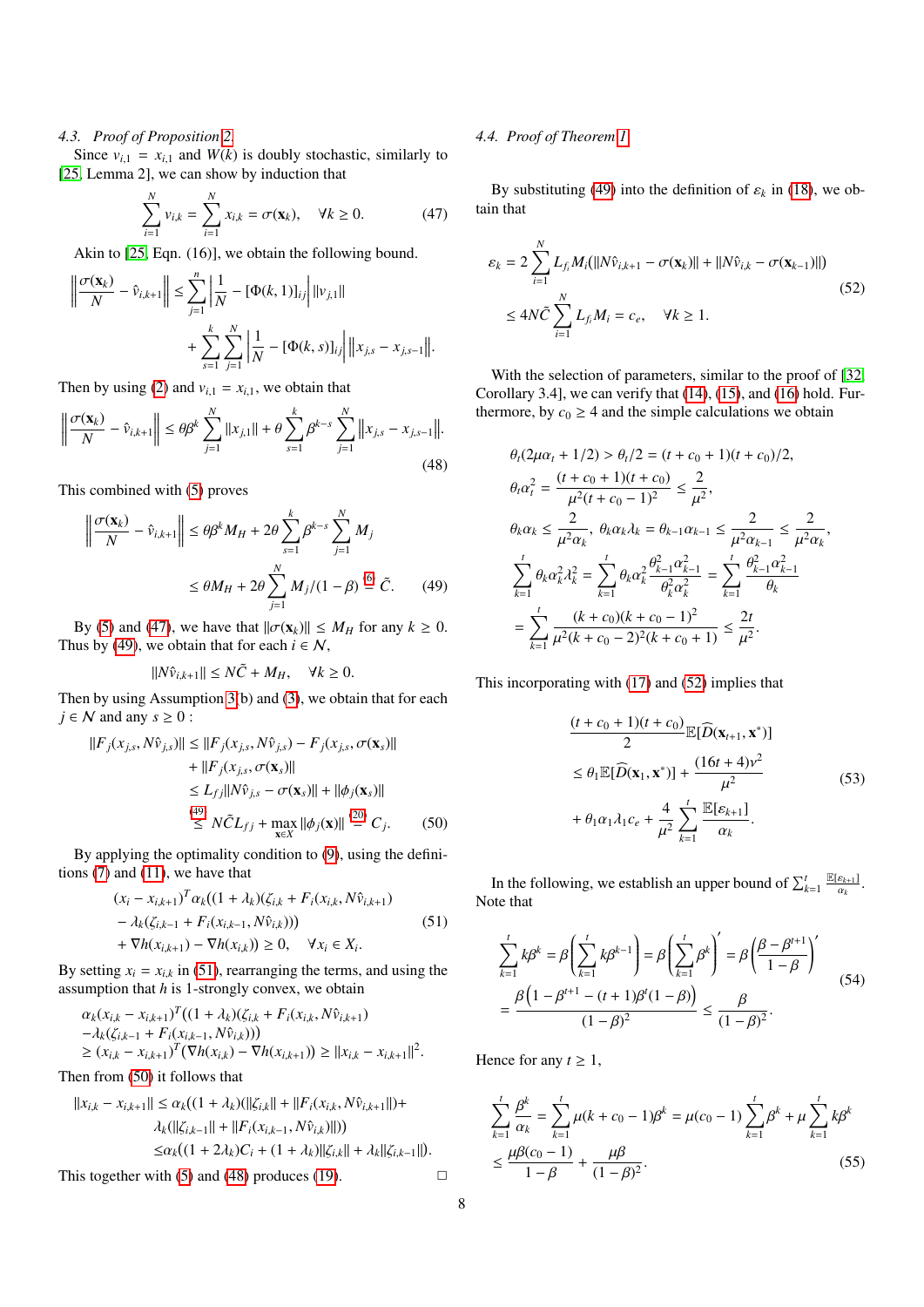Also, note by  $c_0 \geq 4$  and [\(54\)](#page-7-8) that

<span id="page-8-1"></span>
$$
\sum_{k=1}^{t} \frac{1}{\alpha_k} \sum_{s=1}^{k} \beta^{k-s} \alpha_{s-1} = \sum_{k=1}^{t} \sum_{s=1}^{k} \beta^{k-s} \frac{\alpha_{s-1}}{\alpha_k} = \sum_{k=1}^{t} \sum_{s=1}^{k} \beta^{k-s} \frac{k+c_0-1}{s+c_0-2}
$$
\n
$$
= \sum_{k=1}^{t} \sum_{s=1}^{k} \beta^{k-s} \left(1 + \frac{k-s+1}{s+c_0-2}\right) \le \sum_{k=1}^{t} \sum_{s=1}^{k} \beta^{k-s} \left(k-s+2\right)
$$
\n
$$
= 2 \sum_{k=1}^{t} \sum_{s=0}^{k-1} \beta^s + \sum_{k=1}^{t} \sum_{s=0}^{k-1} s \beta^s
$$
\n
$$
\le \sum_{k=1}^{t} \left(\frac{2}{1-\beta} + \frac{\beta}{(1-\beta)^2}\right) = \frac{(2-\beta)t}{(1-\beta)^2}.
$$
\n(56)

Similarly to [\(56\)](#page-8-1), we have

<span id="page-8-2"></span>
$$
\sum_{k=1}^{t} \frac{1}{\alpha_k} \sum_{s=1}^{k+1} \beta^{k+1-s} \alpha_{s-1} = \sum_{k=1}^{t} \sum_{s=1}^{k+1} \beta^{k+1-s} \left( 1 + \frac{k-s+1}{s+c_0-2} \right)
$$
\n
$$
\leq \sum_{k=1}^{t} \sum_{s=1}^{k+1} \beta^{k-s+1} ((k-s+1)+1)
$$
\n
$$
\leq \sum_{k=1}^{t} \left( \sum_{s=0}^{k} s \beta^s + \sum_{s=0}^{k} \beta^s \right)
$$
\n
$$
\leq \sum_{k=1}^{t} \left( \frac{1}{1-\beta} + \frac{\beta}{(1-\beta)^2} \right) = \frac{t}{(1-\beta)^2}.
$$
\n(57)

Note by  $c_0 \geq 4$  that for any  $\geq 1$ ,

$$
\lambda_k = \frac{\theta_{k-1}\alpha_{k-1}}{\theta_k\alpha_k} = \frac{(k+c_0-1)^2}{(k+c_0+1)(k+c_0-2)} \le 3/2.
$$

By [\(12\)](#page-3-13), we obtain that  $\mathbb{E}[\|\zeta_{i,k}\|] \leq \sqrt{\mathbb{E}[\|\zeta_{i,k}\|^2]} \leq \nu_i$ ,  $\forall k \geq 1$ .<br>This together with (19) produces This together with [\(19\)](#page-3-16) produces

$$
\mathbb{E}[\|\sigma(\mathbf{x}_k) - N\hat{v}_{i,k+1}\|] \le \theta M_H N \beta^k
$$
  
+  $\theta N \sum_{s=1}^k \beta^{k-s} \alpha_{s-1} \sum_{i=1}^N ((1 + 2\lambda_{s-1})C_i + (1 + 2\lambda_{s-1})v_i)$   
 $\le \theta M_H N \beta^k + 4\theta N \sum_{i=1}^N (C_i + v_i) \sum_{s=1}^k \beta^{k-s} \alpha_{s-1}.$ 

Then by using [\(55\)](#page-7-9) and [\(56\)](#page-8-1), we obtain that

$$
\sum_{k=1}^{t} \frac{1}{\alpha_k} \mathbb{E}[||\sigma(\mathbf{x}_k) - N\hat{v}_{i,k+1}||]
$$
\n
$$
\leq \theta M_H N \mu \beta \left(\frac{c_0 - 1}{1 - \beta} + \frac{1}{(1 - \beta)^2}\right) + \frac{4\theta N \sum_{i=1}^{N} (C_i + v_i)(2 - \beta)t}{(1 - \beta)^2}.
$$
\n(58)

Similarly, by using [\(55\)](#page-7-9) and [\(57\)](#page-8-2), we obtain that

$$
\sum_{k=1}^{t} \frac{1}{\alpha_k} \mathbb{E}[||\sigma(\mathbf{x}_{k+1}) - N\hat{v}_{i,k+2}||]
$$
\n
$$
\leq \theta M_H N \mu \beta^2 \left(\frac{c_0 - 1}{1 - \beta} + \frac{1}{(1 - \beta)^2}\right) + \frac{4\theta N \sum_{i=1}^{N} (C_i + v_i)t}{(1 - \beta)^2}.
$$
\n(59)

By recalling the definition of  $\varepsilon_k$  in [\(18\)](#page-3-12), we obtain that

$$
\sum_{k=1}^{t} \frac{\mathbb{E}[\varepsilon_{k+1}]}{\alpha_{k}} = 2 \sum_{i=1}^{N} L_{f_{i}} M_{i} \sum_{k=1}^{t} \frac{\mathbb{E}[||N\hat{v}_{i,k+1} - \sigma(\mathbf{x}_{k})||]}{\alpha_{k}}
$$
  
+  $2 \sum_{i=1}^{N} L_{f_{i}} M_{i} \sum_{k=1}^{t} \frac{\mathbb{E}[||N\hat{v}_{i,k+2} - \sigma(\mathbf{x}_{k+1})||]}{\alpha_{k}}$   
 $\leq 2\theta M_{H} N \mu \beta (1 + \beta) \left(\frac{c_{0} - 1}{1 - \beta} + \frac{1}{(1 - \beta)^{2}}\right) \sum_{i=1}^{N} L_{f_{i}} M_{i}$   
+  $t \frac{8\theta N \sum_{i=1}^{N} (C_{i} + v_{i})(3 - \beta)}{(1 - \beta)^{2}} \sum_{i=1}^{N} L_{f_{i}} M_{i} = c_{1} + c_{2}t,$ 

where the last equality follows from the definitions of  $c_1$  and  $c_2$ in [\(22\)](#page-4-10) and [\(23\)](#page-4-11). This together with [\(53\)](#page-7-10) and  $\alpha_1 \theta_1 \lambda_1 = \alpha_0 \theta_0 =$  $\frac{c_0(c_0+1)}{\mu(c_0-1)}$  implies that

$$
\frac{(t + c_0 + 1)(t + c_0)}{2} \mathbb{E}[\widehat{D}(\mathbf{x}_{t+1}, \mathbf{x}^*)]
$$
\n
$$
\leq \theta_1 \mathbb{E}[\widehat{D}(\mathbf{x}_1, \mathbf{x}^*)] + \frac{(16t + 4)v^2}{\mu^2}
$$
\n
$$
+ \frac{c_0(c_0 - 1)C_e}{\mu(c_0 - 1)} + \frac{4(c_1 + c_2t)}{\mu^2}.
$$
\n(60)

Then the result follows immediately.  $\Box$ 

# <span id="page-8-0"></span>5. Numerical Simulations

In this section, we validate the algorithm performance through numerical simulation on the Nash-Cournot games (see e.g., [\[21,](#page-10-3) [14\]](#page-9-13)). There is a collection of *N* factories denoted by  $N = \{1, \ldots, N\}$  competing over *l* markets denoted by  $\mathcal{L} \triangleq$  $\{1, \dots, L\}$ , where each factory *i* needs to decide its production  $x_{i,l}$  at markets *l*. Then, the cost of production of factory *i* is defined as  $c_i (x_i; \xi_i) = (c_i + \xi_i)^T x_i$ , where  $x_i \triangleq \text{col}(x_{i,j})_{i=1}^L$ ,  $c_i > 0$  is narameter for factory *i* and  $\xi$ , is a random disturbant  $c_i > 0$  is parameter for factory *i*, and  $\xi_i$  is a random disturbance or noise with zero-mean and bounded variance. The inbance or noise with zero-mean and bounded variance. The income of factory *i* is  $p_l(S_l; \zeta_l) x_i$ , where  $S_l = \sum_{i=1}^N x_{i,l}$  denote the aggregate products of all factories delivered to market *l* the aggregate products of all factories delivered to market *l*. By the law of supply and demand, the price function  $p_l$  can be represented by the reverse demand function and is defined as  $p_l(S_l; \zeta_l) = d_l + \zeta_l - b_l S_l$ , where  $d_l > 0$ ,  $b_l > 0$ , and  $\zeta_l$  is zero-mean random disturbance or noise. Then, the facζ*l*  $\zeta_l$  is zero-mean random disturbance or noise. Then, the factory *i*'s cost is  $\psi_i(x; \xi_i, \zeta_i) = c_i(x_i; \xi_i) - (d + \zeta - BS)^T x_i$ , with  $d = (d_1, \dots, d)^T$ ,  $B = \text{diag } b_1, \dots, b_1$ ,  $S = \text{gcd } S$ ,  $S$ ,  $d = (d_1, \dots, d_l)^T$ ,  $B = \text{diag}\{b_1, \dots, b_l\}$ ,  $S = \text{col}\{S_1, \dots, S_l\}$ <br>and  $\zeta = \text{col}\{z_1, \dots, z_l\}$ . Finally, factory *i*'s local optimization and  $\zeta = \text{col}\{\zeta_1, \dots, \zeta_l\}$ . Finally, factory *i*'s local optimization problem is  $\min_{x_i \in X_i} f_i(x) \triangleq \mathbb{E}[\psi_i(x; \xi_i, \zeta_i)]$ , while satisfying a finite canacity constraint *Y*. finite capacity constraint *X<sup>i</sup>* .

It is straightforward to verify that the aforementioned Nashcournot example satisfy the aggregative game formulation (1) with  $\sigma(x) = \sum_{i=1}^{N} x_i$ , and  $f_i(x, \sigma) = c_i^T x_i - (d - B\sigma)^T x_i$ <br>Then by (3)  $F_i(x, \tau) = c_i - d + B(i + x_i)$  and  $\phi_i(x) = c_i$ Then by [\(3\)](#page-2-3),  $F_i(x_i, z) = c_i - d + B(z + x_i)$  and  $\phi_i(x) =$ <br>  $a_i d_i P(\nabla x_i + x_i)$  We see verify that Assumptions 2.3 and  $c_i - d + B\left(\sum_{i=1}^{N} x_i + x_i\right)$ . We can verify that Assumptions [2,](#page-2-4) [3](#page-2-6) and [4](#page-2-5) hold when the random variables  $\xi_i, \zeta_j, i \in \mathcal{N}, l \in \mathcal{L}$  are zero mean with bounded variance. In addition, we set  $h(x) = \frac{1}{2}||x||^2$ mean with bounded variance. In addition, we set  $h(x) = \frac{1}{2} ||x||_2^2$ , then the Bregman divergence becomes  $D_h(x, y) = ||x - y||_2^2$ .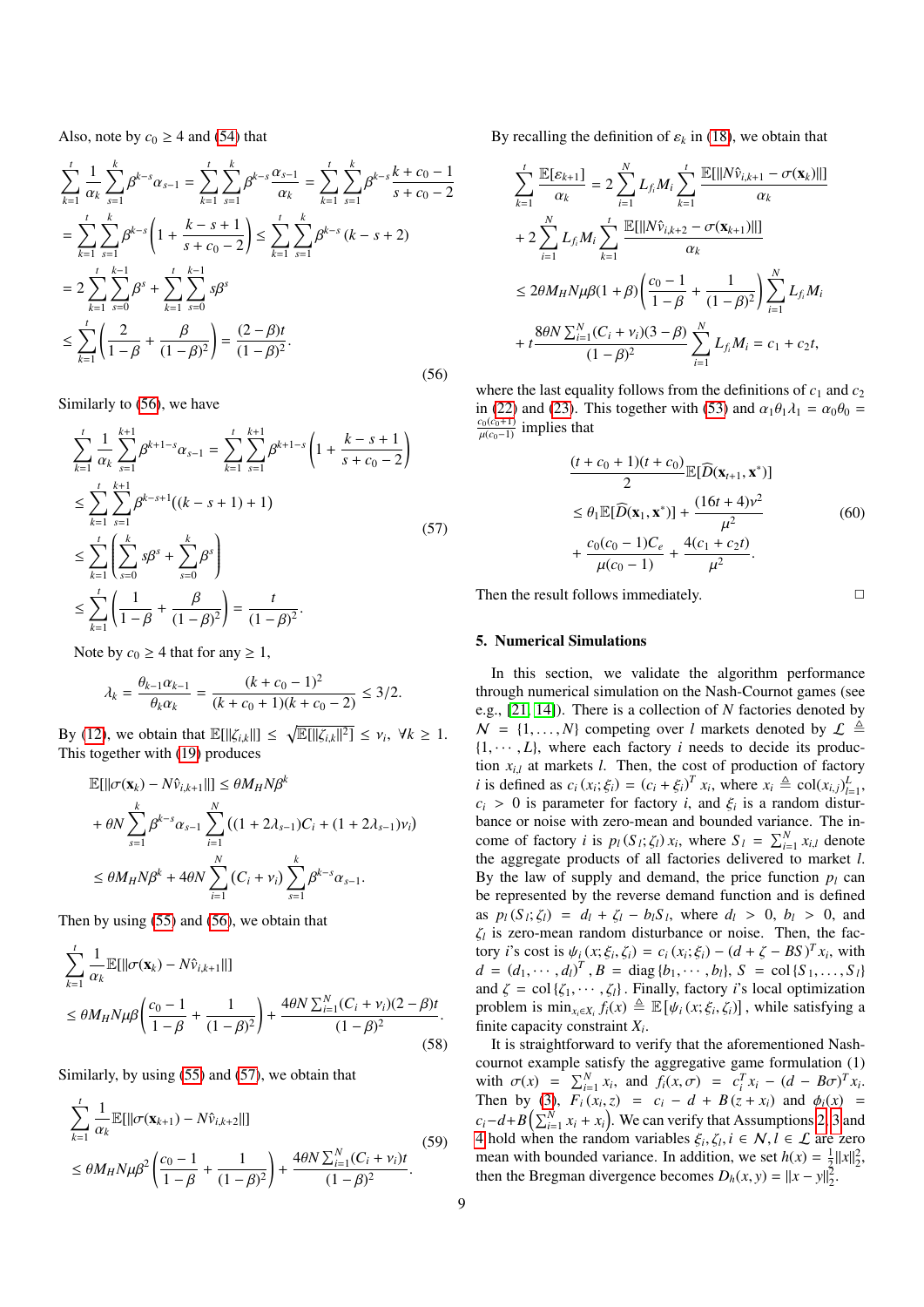Set  $N = 20$ ,  $l = 3$ , and let the communication among the factories be described by an undirected time-varying graph. The graph at each iteration is randomly drawn from a set of four graphs, whose union graph is connected. Set the adjacency matrix  $W = [w_{ij}]$ , where  $w_{ij} = \frac{1}{\max\{N_i | N_j | j\}}$  for any  $i \neq j$  with  $(i, j)$  ∈ E,  $w_{ii} = 1 - \sum_{j \neq i} w_{ij}$ , and  $w_{ij} = 0$ , otherwise. Let  $c_i$  is drawn from the uniform distribution  $I/I$  3.41. The pricing *c<sub>i</sub>* is drawn from the uniform distribution *U*[3, 4]. The pricing parameters *d<sub>i</sub> h<sub>i</sub>* of market *l*  $\in$  *f* are derived from uniform disparameters  $d_l, b_l$  of market  $l \in \mathcal{L}$  are derived from uniform distributions  $I/I10, 10, 51$  and  $I/I0, 5, 11$  respectively. The capacity tributions *<sup>U</sup>*[10, <sup>10</sup>.5] and *<sup>U</sup>*[0.5, 1], respectively. The capacity constraint for each  $x_{i,l}$  is the same as  $x_{i,l} \in [2, 10]$ ,  $\forall i \in \mathcal{N}, l \in$ <br> $\Gamma$ . After fixing the problem parameters  $c_i$  and  $d_i$ , let the random  $\mathcal{L}$ . After fixing the problem parameters  $c_i$  and  $d_l$ , let the random variables  $\xi_i$ ,  $i \in \mathbb{N}$  and  $\zeta_i$ ,  $l \in \mathcal{L}$  be randomly and uniformly<br>from  $U[-c_1/8, c_2/8]$  and  $U[-d_1/8, d_2/8]$  respectively. from  $U[-c_i/8, c_i/8]$  and  $U[-d_i/8, d_i/8]$ , respectively.

We implement Algorithm [1](#page-3-3) and display the empirical results in Fig[.1](#page-9-18) by averaging of 20 sampling trajectories with the same initial points, with  $\alpha_k$  and  $\lambda_k$  choosing as in Theorem [1.](#page-4-9) Besides, we compare our algorithm with the projected gradient method [\[25\]](#page-10-7) and extra-gradient method [\[30\]](#page-10-11) when applied to the stochastic aggregative game considered in this work, but the network aggregate value is still estimated with the dynamical average tracking. The projected gradient method (PGA) requires a simple projection given by

$$
x_i^{k+1} := \mathbf{P}_{X_i} \left[ x_i^k - \alpha_k q_i(x_{i,k}, N \hat{v}_{i,k+1}; \xi_{i,k}) \right],
$$

while the extra-gradient method (Extra-G) consists of two steps, requiring two steps of projection evaluation and gradient sample at each iteration.

(extrapolation)

\n
$$
x_{i}^{k+1/2} = P_{X_{i}} \left[ x_{i}^{k} - \alpha_{k} q_{i} (x_{i,k}, N \hat{v}_{i,k+1}; \xi_{i,k}) \right],
$$
\n(update)

\n
$$
x_{i}^{k+1} = P_{X_{i}} \left[ x_{i}^{k} - \alpha_{k} q_{i} (x_{i}^{k+1/2}, N \hat{v}_{i,k+1}; \xi_{i,k}) \right].
$$



Figure 1: Comparisons of Algorithm [1](#page-3-3) with the projected gradient method (PGA) and the extra-gradient method (Extra-G). The trajectories are derived by averaging with 20 sample paths.

Fig[.1](#page-9-18) displays the convergence of the three algorithms, and it shows the superior convergence speed of Algorithm [1](#page-3-3) compared to projected gradient method. Though the convergence speed of Algorithm [1](#page-3-3) is almost the same as that of the extra-gradient method, the advantage of our method lies in that it only requires a single projection and one sampled gradient, greatly reducing the computing and sampling cost.

### <span id="page-9-17"></span>6. Conclusions

This paper proposes a distributed operator extrapolation method for stochastic aggregative game based on mirror descent, and shows that the proposed method can achieve the optimal convergence for the class of strongly monotone games. In addition, empirical results demonstrate that our method indeed brings speed-ups. It is of interest to explore the algorithm convergence for monotone games, and extend the operator extrapolation method to the other classes of network games in distributed and stochastic settings.

# References

- <span id="page-9-0"></span>[1] J. F. Nash, Jr., "Equilibrium points in *n*-person games," *Proc. Nat. Acad. Sci. U. S. A.*, vol. 36, pp. 48–49, 1950.
- <span id="page-9-1"></span>[2] M. K. Jensen, "Aggregative games and best-reply potentials," *Economic theory*, vol. 43, no. 1, pp. 45–66, 2010.
- <span id="page-9-2"></span>[3] S. Grammatico, F. Parise, M. Colombino, and J. Lygeros, "Decentralized convergence to nash equilibria in constrained deterministic mean field control," *IEEE Transactions on Automatic Control*, vol. 61, no. 11, pp. 3315–3329, 2015.
- <span id="page-9-3"></span>[4] S. Grammatico, "Dynamic control of agents playing aggregative games with coupling constraints," *IEEE Transactions on Automatic Control*, vol. 62, no. 9, pp. 4537–4548, 2017.
- <span id="page-9-4"></span>[5] J. Ghaderi and R. Srikant, "Opinion dynamics in social networks with stubborn agents: Equilibrium and convergence rate," *Automatica*, vol. 50, no. 12, pp. 3209–3215, 2014. [Online]. Available: [https:](https://www.sciencedirect.com/science/article/pii/S0005109814004154) //[www.sciencedirect.com](https://www.sciencedirect.com/science/article/pii/S0005109814004154)/science/article/pii/S0005109814004154
- <span id="page-9-5"></span>[6] F. Parise, S. Grammatico, B. Gentile, and J. Lygeros, "Distributed convergence to nash equilibria in network and average aggregative games," *Automatica*, vol. 117, p. 108959, 2020.
- <span id="page-9-6"></span>[7] B. G. Bakhshayesh and H. Kebriaei, "Decentralized equilibrium seeking of joint routing and destination planning of electric vehicles: A constrained aggregative game approach," *IEEE Transactions on Intelligent Transportation Systems*, pp. 1–10, 2021.
- <span id="page-9-7"></span>[8] G. Belgioioso, W. Ananduta, S. Grammatico, and C. Ocampo-Martinez, "Operationally-safe peer-to-peer energy trading in distribution grids: A game-theoretic market-clearing mechanism," *arXiv preprint arXiv:2107.13444*, 2021.
- <span id="page-9-8"></span>[9] Z. Deng, "Distributed algorithm design for aggregative games of eulerlagrange systems and its application to smart grids," *IEEE Transactions on Cybernetics*, pp. 1–11, 2021.
- <span id="page-9-9"></span>[10] L. S. Shapley, "Stochastic games," *Proceedings of the national academy of sciences*, vol. 39, no. 10, pp. 1095–1100, 1953.
- <span id="page-9-10"></span>[11] J. Lei, U. V. Shanbhag, J.-S. Pang, and S. Sen, "On synchronous, asynchronous, and randomized best-response schemes for stochastic nash games," *Mathematics of Operations Research*, vol. 45, no. 1, pp. 157– 190, 2020.
- <span id="page-9-11"></span>[12] J. Lei and U. V. Shanbhag, "Linearly convergent variable sample-size schemes for stochastic Nash games: Best-response schemes and distributed gradient-response schemes," in *2018 58th IEEE Conference on Decision and Control*. IEEE, 2018, pp. 3547–3552.
- <span id="page-9-18"></span><span id="page-9-12"></span>[13] E. Meigs, F. Parise, and A. Ozdaglar, "Learning in repeated stochastic network aggregative games," in *2019 IEEE 58th Conference on Decision and Control (CDC)*. IEEE, 2019, pp. 6918–6923.
- <span id="page-9-13"></span>[14] J. Lei, P. Yi, and L. Li, "Distributed no-regret learning for stochastic aggregative games over networks," in *2021 40th Chinese Control Conference (CCC)*. IEEE, 2021, pp. 7512–7519.
- <span id="page-9-14"></span>[15] B. Franci and S. Grammatico, "Stochastic generalized nash equilibrium seeking under partial-decision information," *Automatica*, vol. 137, p. 110101, 2022.
- <span id="page-9-15"></span>[16] P. Frihauf, M. Krstic, and T. Basar, "Nash equilibrium seeking in noncooperative games," *IEEE Transactions on Automatic Control*, vol. 57, no. 5, pp. 1192–1207, 2012.
- <span id="page-9-16"></span>[17] G. Belgioioso and S. Grammatico, "Semi-decentralized Nash equilibrium seeking in aggregative games with separable coupling constraints and non-differentiable cost functions," *IEEE control systems letters*, vol. 1, no. 2, pp. 400–405, 2017.